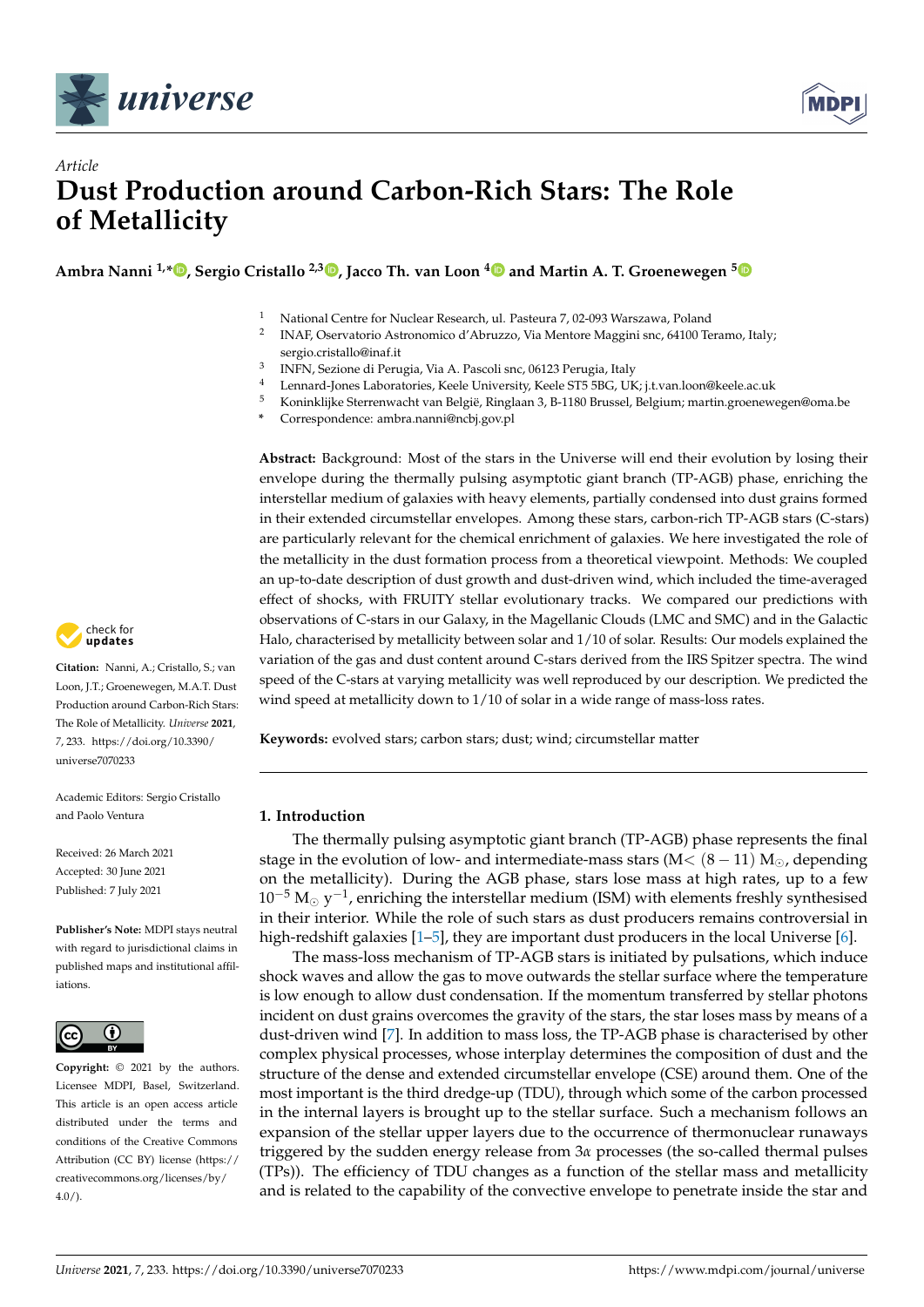bring up carbon-rich material to the surface (see, e.g., [\[8,](#page-13-4)[9\]](#page-13-5)). The TDUs occurring after TPs dramatically modify the chemical and physical properties of the stellar atmosphere and CSEs, eventually leading to a change in their spectral type. As a matter of fact, stars are classified as O-rich if the number of oxygen atoms exceeds the number of carbon atoms (i.e.,  $C/O < 1$ ) or C-rich if  $C/O > 1$ . For stellar masses  $\geq 4$  M<sub>o</sub>, the CNO cycle may be activated at the base of the convective envelope. Such a process is called "hot bottom burning" (HBB) through which carbon nuclei are converted into nitrogen ones [\[10,](#page-13-6)[11\]](#page-13-7). The effect of the HBB is therefore to decrease the number of carbon nuclei favouring the formation of oxygen-rich TP-AGB stars.

Dust grains around O-rich TP-AGB stars are mainly composed of silicates and other oxides (e.g., alumina oxide,  $Al_2O_3$ ), while amorphous carbon (amC), silicon carbide (SiC) and, possibly, magnesium sulphide (MgS) form around C-rich stars. Iron dust may also be condensed, but its presence is not straightforwardly identifiable because such a species does not produce specific features [\[12\]](#page-13-8). The production of dust in O-rich TP-AGB stars and of SiC and MgS around C-stars is proportional to the metallicity. On the contrary, the production of amC depends on the efficiency of the TDU mechanism. As a consequence, low-metallicity C-stars may be relevant dust factories in the early Universe [\[13,](#page-13-9)[14\]](#page-13-10), since the production of amC dust is not explicitly linked to their initial metallicity. In the Solar System, silicon carbide (SiC) is found in meteoric presolar grains and provides important constraints to the formation of the Sun, which is believed to have originated from the ashes of dying C-stars with initial mass  $M_{ini} \approx 2 M_{\odot}$  [\[15\]](#page-13-11). SiC presolar grains are rarer than clusters of metal carbides (TiC and Zr-Mo carbide) [\[16\]](#page-13-12), which might have acted as seed nuclei for the formation of amC dust. An alternative (or complementary) path for the formation of amC grains involves the growth of aromatic rings and the formation of polycyclic aromatic hydrocarbons (PAHs) [\[17](#page-13-13)[,18\]](#page-13-14). The accretion of amC grains can then further proceed through the addition of carbon atoms via surface reactions with acetylene molecules in the gas phase.

The production of amC dust is responsible for the outflow acceleration and mass loss in C-stars, which has been extensively investigated in recent years from the observational and theoretical point of view (e.g.,  $[19-23]$  $[19-23]$ ). The wind speed measured around C-stars can provide an important indication in relation to a possible metallicity dependence of the dust condensation process, the outflow velocity being linked to the amount of dust produced, as well as to the stellar parameters. To date, in contrast to the ample measurements that have been made in the Galaxy [\[24](#page-13-17)[–27\]](#page-13-18), such information has only been obtained for a handful of C-stars of low metallicity—three in the Halo and the Sgr dSph [\[28](#page-13-19)[,29\]](#page-13-20), three in the thick disc [\[29\]](#page-13-20) and four in the LMC [\[30\]](#page-14-0). While they appear to confirm lower expansion velocities at lower metallicity, the observations are yet too sparse and biased to provide a comprehensive picture. From a theoretical viewpoint, hydrodynamical calculations have highlighted that similar mass-loss rates and expansion velocities are obtained at varying metallicity as long as the other stellar parameters are comparable. Indeed, amC dust, which is metallicity independent, is the driver of the wind (e.g., [\[22,](#page-13-21)[31\]](#page-14-1)).

Direct evidence of dust production around C-stars has been probed down to 1/50 of solar in local dwarf galaxies, a metallicity that can be representative of high-redshift galaxies [\[32](#page-14-2)[–35\]](#page-14-3). In the Magellanic Clouds (MCs), the population of evolved stars has been probed by different observing programs that have allowed a photometric coverage of evolved stars from the ultraviolet to midinfrared (e.g.,  $[36,37]$  $[36,37]$ ), as well as for the measurements of spectra in the optical and midinfrared for a sample of evolved stars (e.g., [\[38–](#page-14-6)[40\]](#page-14-7)).

The increasing quality and spectral coverage of observations has allowed different authors to constrain the gas, as well as the dust production and composition around TP-AGB stars by employing different theoretical and interpretative tools, especially in our Galaxy and in the close-by MCs (e.g., [\[12](#page-13-8)[,37](#page-14-5)[,41–](#page-14-8)[62\]](#page-15-0)). Different studies have evaluated the dust production rate for the entire population of evolved stars in the MCs, showing that the population of C-stars provides the most relevant contribution to the present-day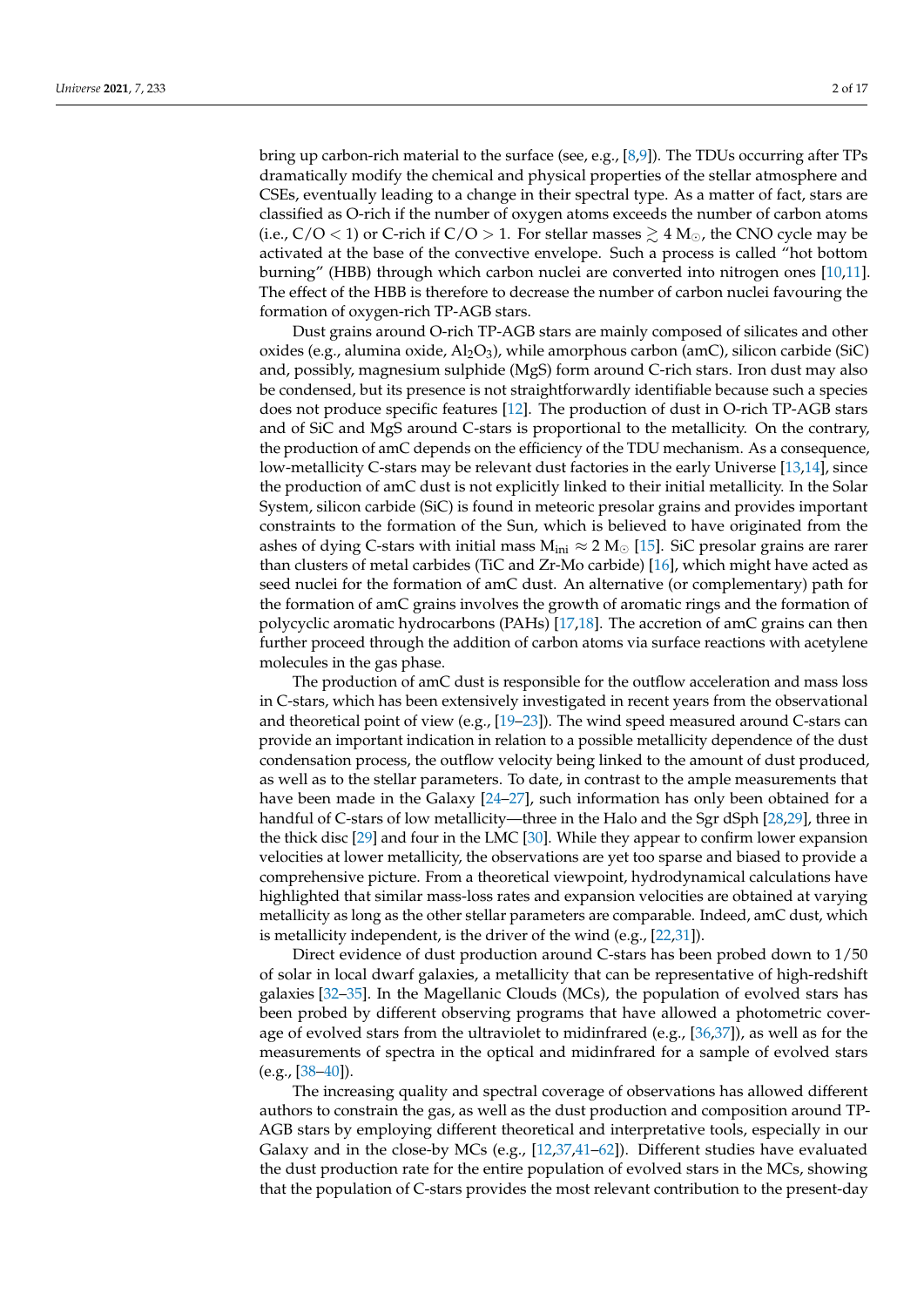dust enrichment of these galaxies [\[37](#page-14-5)[,63–](#page-15-1)[67\]](#page-15-2), contrary to what has been found at solar and supersolar metallicity (e.g.,  $[68]$ ). The analysis of nearinfrared colours first provided important clues to understand the dependence of dust condensation on the metallicity [\[69\]](#page-15-4). More recently, studies of the midinfrared Spitzer IRS spectra of C-stars in our Galaxy and in the MCs have allowed for a more complete characterisation of the gas and dust content, which has been investigated in a series of papers [\[47](#page-14-9)[,48](#page-14-10)[,51,](#page-14-11)[70](#page-15-5)[–75\]](#page-15-6). Specifically, by analysing the midinfrared spectral features, it has been possible to constrain the variation of the acetylene  $(C_2H_2)$  content in the gas phase, a molecule that constitutes the building blocks of amC dust grains, of SiC and MgS production as a function of the mass-loss rate and metallicity. Despite the availability of observational data, the process of dust formation in the CSEs of C-stars remains controversial and difficult to assess given the interplay among stellar evolution, dust formation and mass loss, as well as our limited knowledge on the details of the microphysics of dust grains.

In this paper, we studied the role of metallicity (and metallicity-related stellar properties) in the dust condensation process, and we derived some theoretical quantities that can be constrained by available and future observations, such as the  $C_2H_2$  content, the SiC fraction and the expansion velocity of the outflow.

## **2. Method**

<span id="page-2-1"></span>We followed the growth of dust grains and dust-driven wind by starting from the input stellar quantities, i.e., current stellar mass ( $M_*$ ), Luminosity ( $L_*$ ), effective temperature  $(T_{\text{eff}})$ , mass-loss rate ( $\dot{M}$ ) and elemental abundance in the photosphere, and by introducing seed particles, since we did not follow the nucleation process in our calculations, which is uncertain and poorly understood (e.g.,  $[76]$ ). In this work, we adopted the stellar evolutionary tracks computed with the FUNS code [\[9,](#page-13-5)[77\]](#page-16-1), freely available on the web pages of the FRUITY database<sup>[1](#page-12-0)</sup> [\[8,](#page-13-4)[77](#page-16-1)-79]. The calculation of dust growth with dustdriven wind requires solving a system of ordinary differential equations (e.g., [\[13](#page-13-9)[,14](#page-13-10)[,80,](#page-16-3)[81\]](#page-16-4)). The description used here built upon the one adopted in [\[13](#page-13-9)[,14\]](#page-13-10) and was improved to describe the inner part of the CSE, before the onset of a dust-driven wind, where SiC is formed following [\[17\]](#page-13-13). In particular, the model successfully reproduced the grain size distribution of SiC presolar grains found in meteorites [\[15\]](#page-13-11). Below, we outline the theoretical description adopted in this work.

## <span id="page-2-0"></span>*2.1. Stellar Evolutionary Tracks*

<span id="page-2-2"></span>We considered the evolution of stars with the initial mass<sup>[2](#page-12-1)</sup> and metallicity typical of C-stars populating the Milky Way ( $Z \simeq Z_{\odot} \simeq 0.014$ ), the LMC ( $Z \simeq 0.008$ ), SMC ( $Z \simeq 0.003$ ) and Galactic Halo ( $Z \simeq 0.001$ ). Note that for stars with initial masses between 2 and 3  $M_{\odot}$ , the mass at the beginning of the TP-AGB phase almost coincides with the initial mass. The selected metallicity for SMC C-stars was slightly lower than the one usually adopted in the literature ( $Z \simeq 0.004$ ), but represented the most suitable value among the grid of models available in FUNS. On the other hand, we expected very similar results for the two metallicities. For this study, we selected 1.5, 2 and 3  $M_{\odot}$ , for  $Z \ge 0.003$ , which provide the bulk of C enrichment in our Galaxy and are representative of the population of C-stars in the MCs (e.g., [\[66](#page-15-7)[,82–](#page-16-5)[84\]](#page-16-6)), while we considered 1.3 and 1.5  $M_{\odot}$  at  $Z \simeq 0.001$ , for the C-stars in the Galactic Halo, which are expected to be older than those in the MCs and our Galaxy. We additionally considered 2 and 3  $M_{\odot}$  at  $Z = 0.001$ , which can be representative of dusty C-stars in low-Z star-forming dwarf galaxies [\[32](#page-14-2)[,33\]](#page-14-12). In models with  $M > 1.5$  Mo, the TDU is more efficient than at lower masses. On the other hand, the temperatures is not high enough to activate H burning at the base of the convective envelope (the so-called hot bottom burning; see e.g., [\[10,](#page-13-6)[11\]](#page-13-7)), as in more massive stars (M/M $_{\odot} \geq 4$ ).

We refer to [\[8,](#page-13-4)[77\]](#page-16-1) for a detailed description of the FRUITY models. As a rule of thumb, we found that the dredge-up becomes more efficient for decreasing metallicities. This is a direct consequence of the stronger TPs that occur at low Z and of the following expansion of the layer above to work off the energy surplus released by thermonuclear runaways.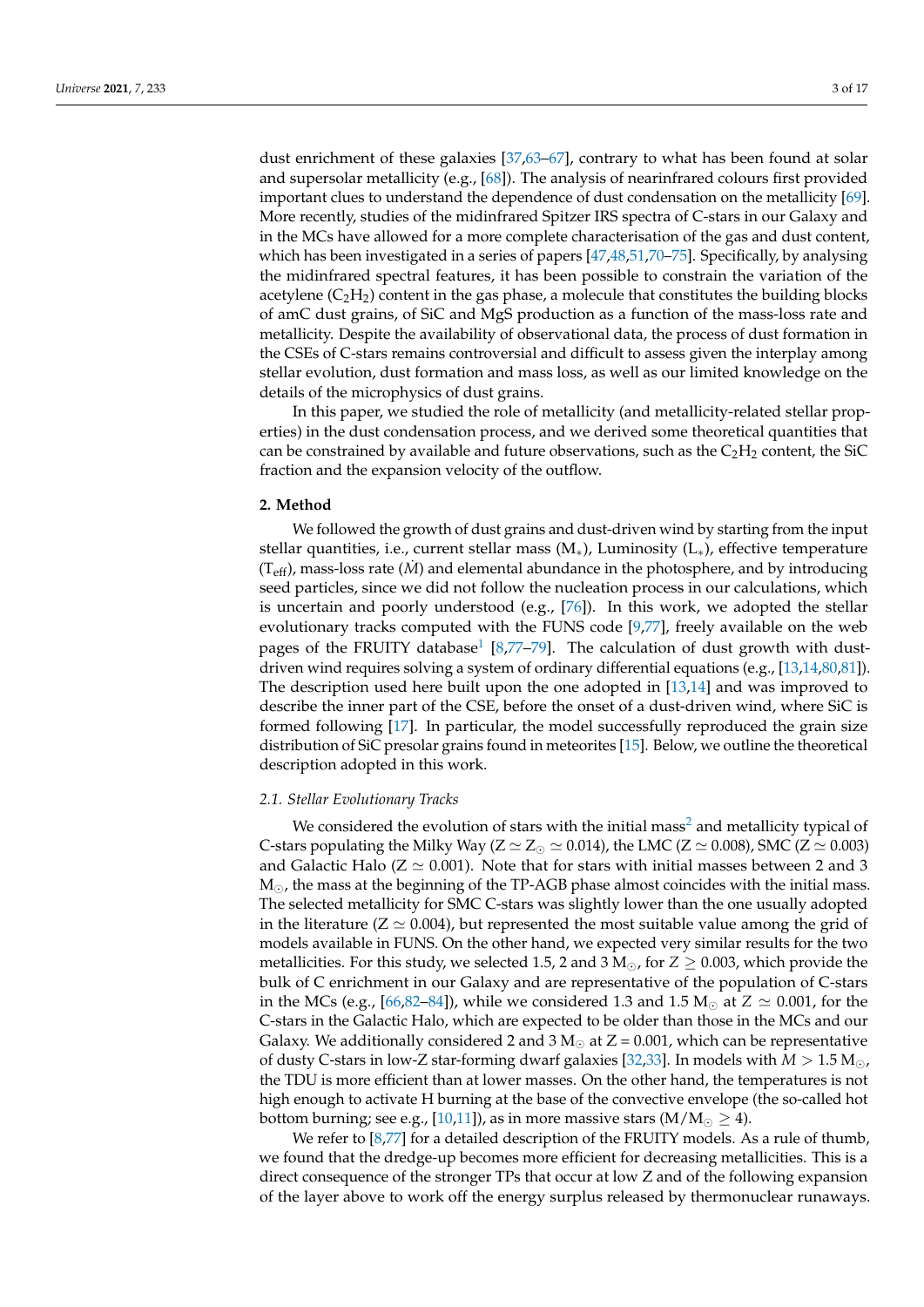This causes a quick drop of the H-burning shell temperature, which is no longer able to provide the required entropy barrier to prevent the envelope penetration. Moreover, at low metallicities, the paucity of CNO isotopes in the envelope implies a larger temperature to efficiently trigger H burning in the shell (thus, a deeper mass coordinate and, as a consequence, a larger TDU efficiency).  $M = 3 M_{\odot}$  with  $Z = 0.003$ , however, represents an exception to the aforedescribed rules. This is due to the fact that at metallicities Z ~ (0.002 ÷ 0.005), models with mass M ~ 3 M<sub>☉</sub> experience a transition phase, showing physical properties typical of intermediate-mass stars (see Figure 3 of [\[85\]](#page-16-7)). Those stars have a definitely larger H-exhausted core, this fact implying a larger compression of the H-exhausted layers. As a consequence, ignition conditions for the 3*α* process are attained earlier, making the period between two TPs shorter. Consequently, the TDU efficiency of this model decreases with respect to similar stellar masses with higher metallicity. Another consequence of a larger core mass is the increased surface luminosities  $L_*$ . The surface temperature increases as well, but this is mainly related to the larger stellar compactness (necessary to compensate the paucity of CNO isotopes, which act as catalysts during the H burning). As a matter of fact, at low Z, AGB stars show larger surface temperatures with respect to the corresponding metal-rich equivalents.

The mass-loss rate of FRUITY models depends on both the surface temperature and luminosity. The mass loss is calibrated on the observed *M*˙ -Period relation in Galactic giants (see [\[9\]](#page-13-5) for details). The Period is derived from the  $M_K$ -Period relation proposed by [\[86\]](#page-16-8). To date, no metallicity dependence has explicitly been included, even if different initial compositions or element ratios (e.g., C/O) were indirectly taken into account from the variations in the surface temperature and luminosity (via the calculation of appropriate opacities; see [\[87\]](#page-16-9)).

## *2.2. Seed Nuclei*

Grain formation in the CSE of TP-AGB stars is a two-step process. First, small solid particles (seed nuclei) are formed. Later on, grains accrete through the addition of molecules from the gas phase. Modelling the complex phase of nucleation is beyond the scope of the paper, and the number of seed nuclei was chosen a priori in our model. Such a parameter mainly determines the grain size, once the input stellar parameters are given. Since the seed particle abundance depends on the details of the nucleation process and on their composition, different seed particle abundances can be assumed for different grain species. In this work, the seed particle abundance of SiC grain was selected in order to reproduce the size distribution of SiC presolar grains, as discussed in Cristallo et al. [\[15\]](#page-13-11). On the other hand, the seed particle abundance of amC grains has been constrained in a series of works in order to reproduce the infrared and optical photometry of C-stars in the MCs [\[55,](#page-15-8)[56,](#page-15-9)[88,](#page-16-10)[89\]](#page-16-11). In such a framework, the number of seed nuclei for amC was selected to be proportional to the carbon excess, under the assumption that seed particles are mainly composed of carbon, which is not directly linked to the initial metallicity of the star. In this paper, we explored the possibility that amC grains accrete on seed nuclei whose abundance is proportional to the metallicity, as, for example, TiC [\[48\]](#page-14-10). This implies that the number of seed nuclei scales with the metallicity rather than with the carbon excess. The choice of the seed particle abundances is summarised in Table [1.](#page-3-0)

**Table 1.** Reactions and input parameters selected for the calculation of dust condensation.

<span id="page-3-0"></span>

| <b>Dust Species</b> | <b>Reaction</b>                          | o i | $\epsilon_{\rm s.i}$                                                    | <b>Optical Constants</b> |
|---------------------|------------------------------------------|-----|-------------------------------------------------------------------------|--------------------------|
| AmC                 | $C_2H_2 \rightarrow 2C(s) + H_2$         | 0.2 | (a) $\propto \epsilon_s \times (C\text{-}O)$ , $\epsilon_s = 10^{-11}$  | [90]                     |
|                     |                                          |     | (b) $\propto \epsilon_{\rm s} \times Z$ , $\epsilon_{\rm s} = 10^{-11}$ |                          |
| SiC                 | $2Si + C_2H_2 \rightarrow 2SiC(s) + H_2$ | 1.0 | $10^{-15}$                                                              | [91]                     |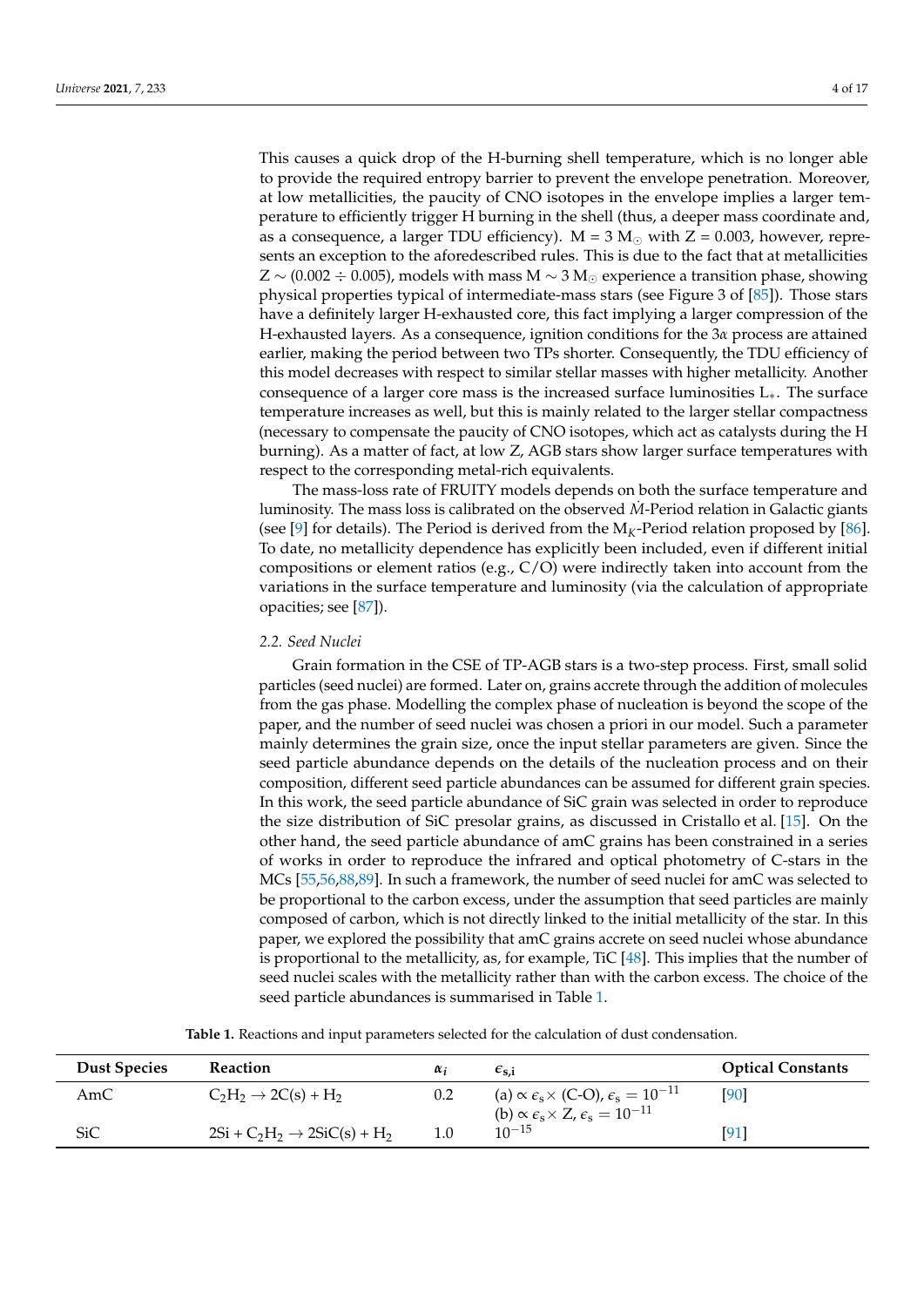## *2.3. Grain Accretion in the CSE*

We followed the process of dust growth by computing the collision rate of the gas species on the grain surface. In this work, we treated the formation of amC and SiC dust grains in CSEs of C-stars as separate species. We neglected the formation of iron, which, if present, is usually produced in very small amounts [\[56\]](#page-15-9), and of MgS, whose formation still challenges theoretical models [\[92\]](#page-16-14). A summary of the parameters and assumptions adopted in this work is provided in Table [1.](#page-3-0) For each dust species, *i*, the variation of the grain size in time was computed by evaluating the growth and destruction rates (*J* gr  $i$ <sup>51</sup> and  $J_i^{\text{dec}}$ ):

<span id="page-4-0"></span>
$$
\frac{da_i}{dt} = V_{0,i}(J_i^{\text{gr}} - J_i^{\text{dec}}),\tag{1}
$$

where  $V_{0,i}$  is the volume of the monomer of dust and  $J_i^{\text{gr}}$  $\int_i^{\text{gr}}$  and  $J_i^{\text{dec}}$  are the growth and destruction rates, respectively. In this paper, we followed the grain accretion for amC and SiC, and therefore, two ordinary differential equations needed to be integrated. The description adopted yielded a single value of the grain size for each dust species and for each set of input stellar quantity, which changed along the TP-AGB evolution.

The growth rate,  $J_i^{\text{gt}}$  $i<sup>i</sup>$ , is determined by the slowest step of the dust growth reaction provided by the minimum among the collision rates of the gas species, *j*, called "ratedetermining species", on the grain surface of the dust species, *i*:

$$
J_i^{\text{gr}} = s_i \alpha_i \min \left\{ \frac{1}{s_j} n_j v_{th,j} \right\},\tag{2}
$$

where  $s_j$  is the stoichiometric coefficient of the species  $j$  in the grain formation reaction and  $s_i$  is the one of the dust species. Note that in order to form  $s_i$  monomers of dust,  $s_j$  molecules/atoms will be needed. The coefficient  $\alpha_i$  is the sticking coefficient, which provides the probability for a molecule to stick on the grain surface; *n<sup>j</sup>* is the number density of molecules in the gas phase; *vth*,*<sup>j</sup>* is the thermal velocity of the gas particles. The quantity  $n_i$  depends on the abundance of the species *j* in the gas phase, as well as on the density, while *vth*,*<sup>j</sup>* is proportional to the square root of the gas temperature (see [\[13\]](#page-13-9) for details).

The destruction rate,  $J_i^{\text{dec}}$ , depends on the efficiency of the erosion operated by  $H_2$ molecules in the gas phase that collide with the grain surface. The destruction rate was computed from the law of mass action for gas-phase reactions, since, at equilibrium, the rate of the forward reaction of grain formation equals the rate of the backward reactions. The gas species providing the destruction rate is the rate-determining species (rds).

$$
J_i^{\text{dec}} = s_i \alpha_i \frac{1}{s_j} n_{eq, rds} v_{th, rds},
$$
\n(3)

where  $n_{eards}$  is the number density of the rate-determining species at equilibrium [\[13\]](#page-13-9) where the abundances of all the other gas species are given.

Despite the formation path of amC grains not yet being fully understood, we here refer to [\[17\]](#page-13-13), according to whom amC grains can accrete below a gas temperature of 1100 K where the formation of PAHs becomes efficient. Therefore, to compute amC accretion, a fully efficient dust growth without any destruction process is considered below such a threshold [\[80\]](#page-16-3). We also checked the stability of amC grain formation against sublimation. The formation of SiC grains was calculated according to Equation [\(1\)](#page-4-0). In case chemisputtering is fully efficient, such a destruction process is more effective than dust sublimation operated by the heating from stellar photons, since SiC dust is a highly refractory compound. We note, however, that the efficiency of chemisputtering may be reduced significantly under certain conditions (e.g., as for silicate dust around oxygen-rich stars) [\[13\]](#page-13-9). The initial size of grains was selected to be  $a_0 = 1$  nm. In the specific case of the CSE of C-stars and in the framework of the description adopted here, SiC dust grains are formed before amC dust.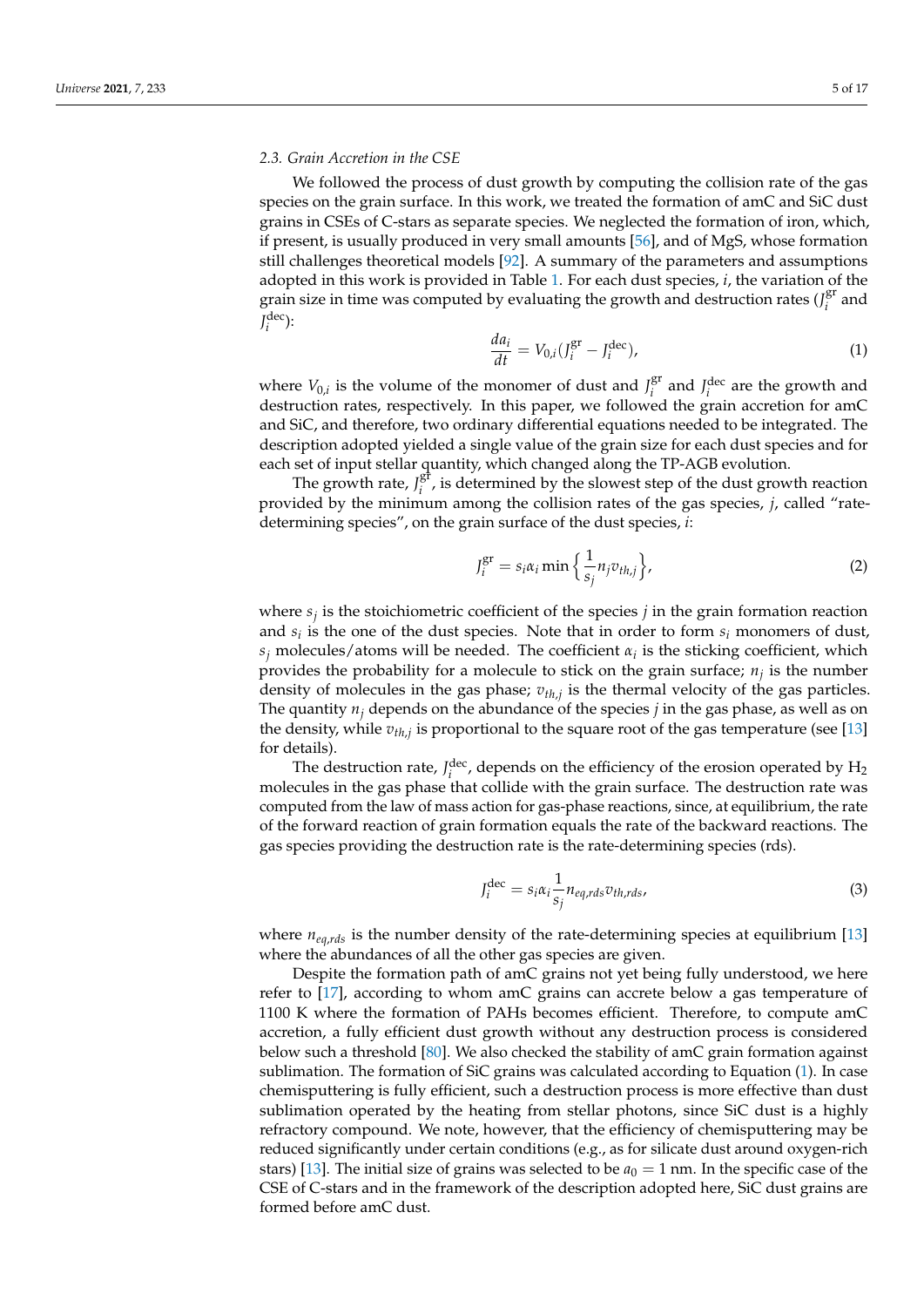## *2.4. Dust-Driven Wind*

If enough momentum is transferred to the dust grains from stellar photons, the outflow is accelerated via a dust-driven wind. In C-stars, the dust species driving the outflow acceleration is amC dust. On the one hand, the opacity of SiC and MgS around the peak of the stellar radiation (∼1 µm) is negligible with respect to the one of amC dust. On the other hand, the amount of SiC formed is not sufficient to drive a wind through scattering even though large grains formed (as for solar metallicity), while MgS is always formed too far from the stellar surface to drive the acceleration [\[92\]](#page-16-14). Assuming spherical symmetric outflow, no drift velocity between gas and dust and neglecting the contribution of the gas pressure, we have that the stationary acceleration for the dust-driven wind is given by:

<span id="page-5-3"></span>
$$
v\frac{dv}{dt} = -\frac{GM_*}{r^2}\Big(1-\Gamma\Big). \tag{4}
$$

The quantity  $\Gamma$  is the ratio between the radiation pressure and the gravitational pull of the star:

$$
\Gamma = \frac{L_*}{4\pi cGM_*} \kappa,\tag{5}
$$

where  $\kappa$  is the opacity of the medium in cm<sup>2</sup>/g [\[13\]](#page-13-9). The outflow is accelerated via a dust-driven wind if  $\Gamma > 1$ . The initial expansion velocity,  $v_i = 4 \text{ km s}^{-1}$ , corresponds to the lowest value observed for C-stars in the Galaxy [\[25–](#page-13-22)[27\]](#page-13-18) and is consistent with the assumption for the piston velocity in hydrodynamic simulations (e.g., [\[22\]](#page-13-21)). The velocity was kept constant in the case the outflow was not accelerated, and our description yielded the lowest observed expansion velocity. In such a case, we assumed that some other mechanism, such as pulsation, was responsible for the outflow acceleration.

## *2.5. Structure of the Envelope*

In order to calculate the growth rate of each dust species, we needed to compute the gas density and temperature profile.

## <span id="page-5-0"></span>2.5.1. Temperature Profile

The temperature profile was computed by following [\[93\]](#page-16-15) from the condensation zone of the first dust species formed in the CSE (SiC dust) as adopted in several works in the literature [\[13,](#page-13-9)[80,](#page-16-3)[81\]](#page-16-4). The gas temperature profile is given by:

<span id="page-5-1"></span>
$$
T_{\text{outer}}(r)^4 = T_{\text{eff}}^4 \left[ W(r) + \frac{3}{4} \tau_{\text{L}} \right],\tag{6}
$$

where  $W(r)$  is a term that takes into account the dilution of the radiation with the distance from the star,  $W(r) = \frac{1}{2}$  $\sqrt{ }$  $\left[1-\sqrt{1-\left(\frac{R_*}{r}\right)^2}\right]$ , where  $R_*$  is the stellar radius, and  $\tau_L$  is obtained by integrating the equation:

$$
\frac{d\tau_{\rm L}}{dr} = -\rho \kappa \left(\frac{R_*}{r}\right)^2. \tag{7}
$$

For the inner part of the CSE, from the photosphere to the formation of SiC, the temperature profile is described as:

<span id="page-5-2"></span>
$$
T_{\text{inner}}(r) = T_{\text{eff}} \left(\frac{r}{R_*}\right)^{-\alpha_{\text{T}}},\tag{8}
$$

where  $R_*$  is the stellar radius and  $\alpha_T$  a parameter calculated by linking the outer and the inner temperature profiles at the SiC condensation zone,  $R_{cond}$ , viz.  $T_{inner}(R_{cond}) =$  $T_{\text{outer}}(R_{\text{cond}})$ .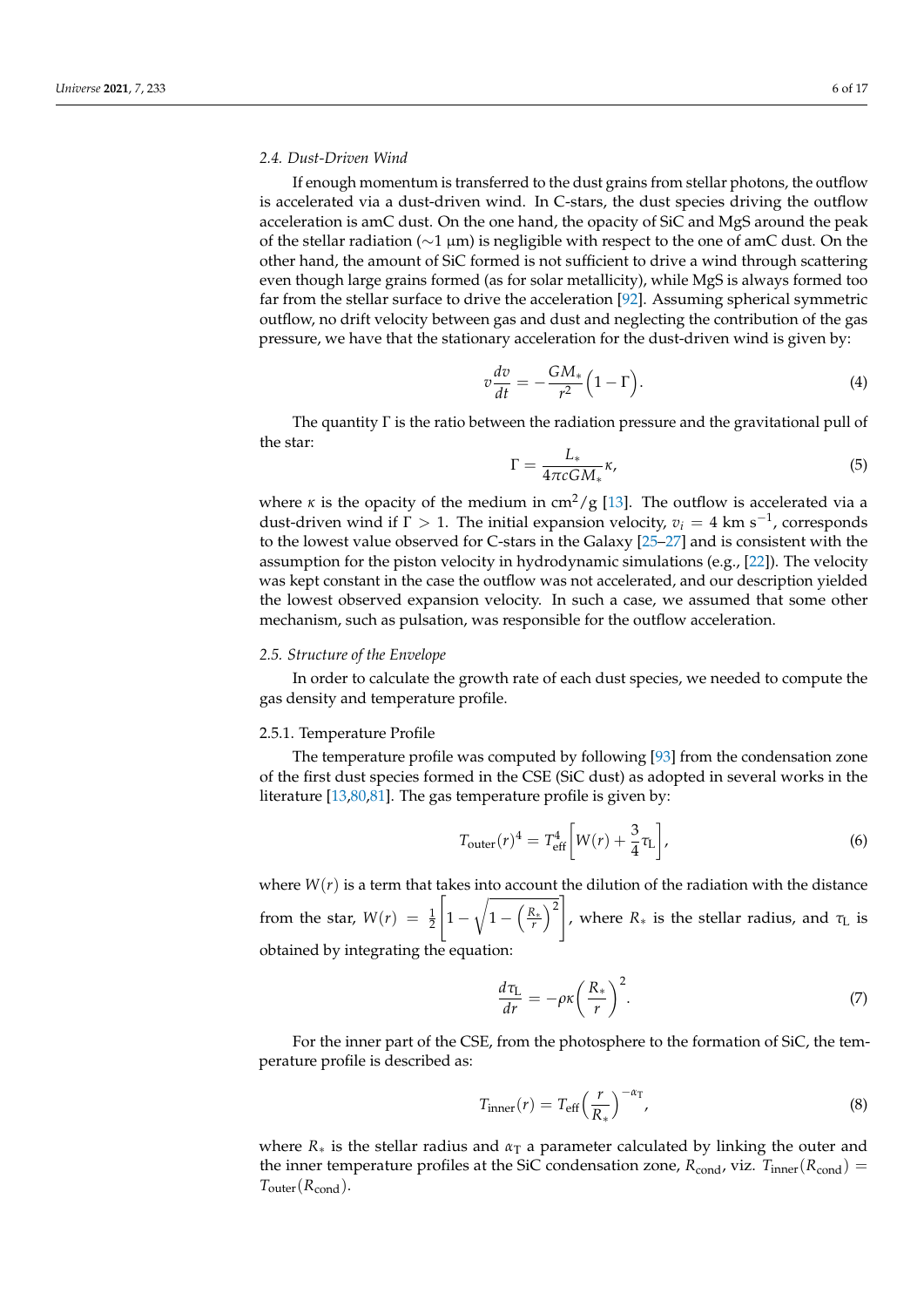The density profile is described by the time-averaged description for the shockextended zone [\[17\]](#page-13-13):

$$
\rho_{\text{inner}}(r) = \rho_0 \times \exp \int_{R*}^r -\frac{(1 - \gamma_{\text{shock}}^2)}{H_0(r')} dr', \tag{9}
$$

where  $\rho_0$  is the density at the photosphere and  $\gamma_{\text{shock}}$  is the shock strength. The quantity  $H_0(r)$  is the static scale height, as described in [\[17\]](#page-13-13):

$$
H_0(r) = \frac{kT(r)r^2}{\mu m_H G M_*},
$$
\t(10)

where *k* is the Boltzmann constant,  $T(r)$  the temperature profile described in Section [2.5.1,](#page-5-0)  $\mu$  the mean molecular weight,  $m_H$  the mass of hydrogen atom and *G* the gravity constant. The quantity  $H_0(r)$  was numerically integrated to derive the density at each radius once the temperature profile,  $T(r)$ , is provided by Equations [\(6\)](#page-5-1) and [\(8\)](#page-5-2).

If the outflow is accelerated via a dust-driven wind at a distance  $R_{\text{acc}}$  following the formation of amC dust, the density profile is described by a stationary wind profile from the acceleration zone outwards:

$$
\rho_{\text{outer}}(r) = \frac{\dot{M}}{4\pi r^2 v(r)},\tag{11}
$$

where  $v(r)$  is obtained by integrating Equation [\(4\)](#page-5-3).

The parameter  $\gamma_{\rm shock}$  was initially set to a value of 0.9 and was kept constant in the case the outflow was not accelerated via a dust-driven wind by employing this initial value. If the outflow was accelerated, *γ*shock was recomputed in order to match the inner and the outer density profiles by satisfying the condition  $\rho_{\text{inner}}(R_{\text{acc}}) = \rho_{\text{outer}}(R_{\text{acc}})$ . The procedure was reiterated until convergence was achieved. In some cases, the value of *γ*shock was modified during the iterative procedure even if the final value attained did not produce a dust-driven wind (i.e., if the outflow was initially accelerated with a value  $\gamma_{\text{shock}} = 0.9$ , but did not accelerate with the iterated value of  $\gamma_{\text{shock}}$ ).

Given that the formation of SiC occurs before the one of amC dust, where this latter species is responsible for the outflow acceleration, modelling the inner part of the envelope by taking into account the effect of shocks is particularly relevant to model the formation of SiC grains, including presolar grains. In this regard, the aforementioned prescriptions were adopted in Cristallo et al. [\[15\]](#page-13-11) in order to reproduce the size distribution of presolar SiC grains.

## **3. Results and Discussion**

#### *3.1. Comparison between Model Predictions and Observations*

We considered diagnostic plots in order to investigate the effect of metallicity on dust formation. We based our analysis on the comparison between our theoretical trends with the latest analysis of the IRS Spitzer spectra of C-stars of our Galaxy and of the MCs [\[51\]](#page-14-11). From an observational point of view, two main diagnostics were employed to analyse midinfrared spectra and investigate the condensation process around C-stars as a function of the stellar parameters: (a) the equivalent width of the absorption feature of acetylene at 7.5  $\mu$ m; (b) the SiC feature strength at 11.3  $\mu$ m with respect to the continuum. Alternative to the 7.5  $\mu$ m absorption feature, the 3.1 and 3.8 features were also analysed in [\[48\]](#page-14-10). We discuss the predicted trends between the SiC dust fraction and of the acetylene injection rate as a function of the metallicity and of optical depth, which is considered as a proxy for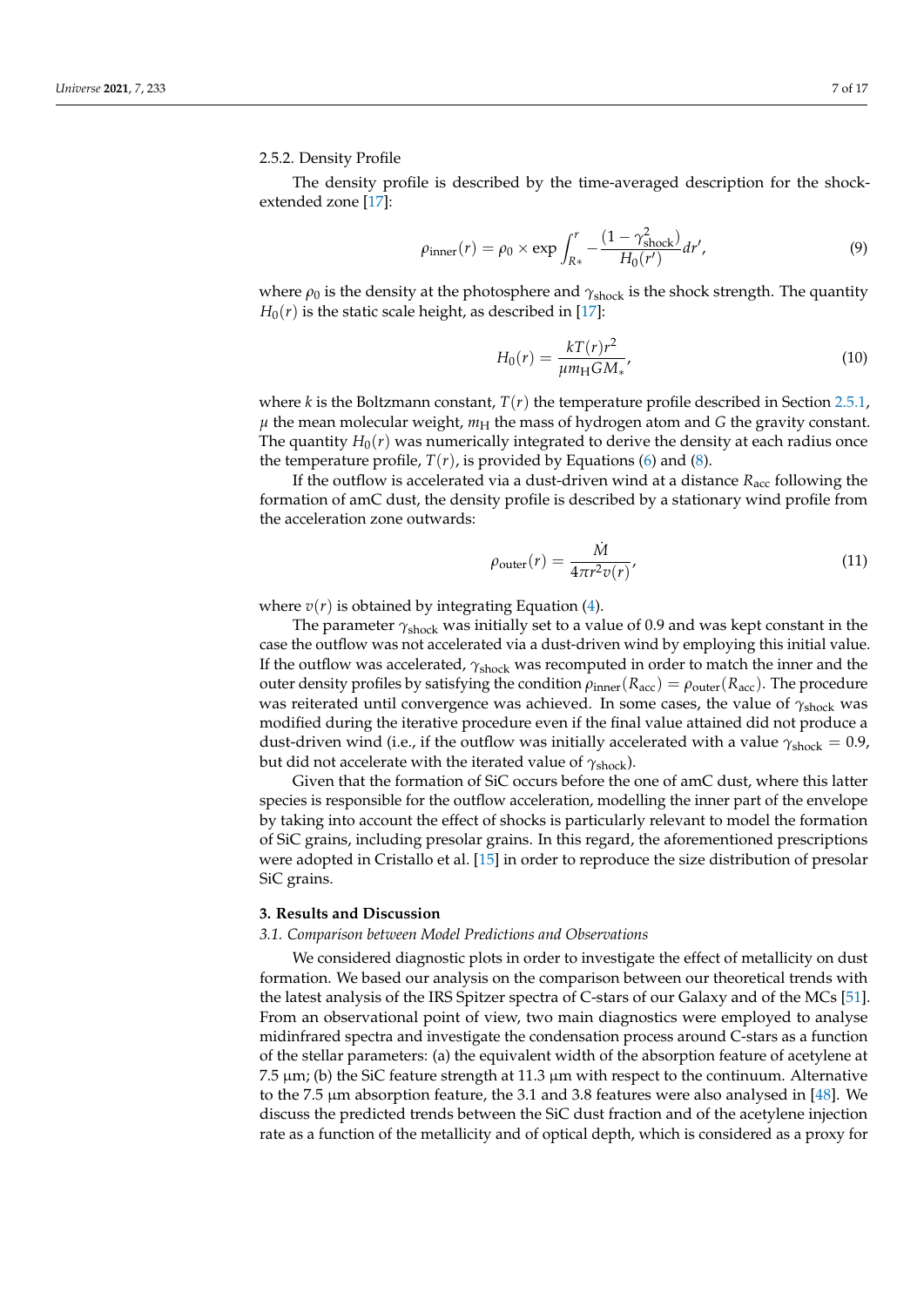<span id="page-7-0"></span>
$$
\tau_1 = \int_{R_{\text{cond}}}^{\infty} \kappa(1 \,\mu m, r) \rho_{\text{d}}(r) dr, \tag{12}
$$

where  $R_{\text{cond}}$  is the radius at which the first dust species condenses (SiC for C-stars),  $\kappa(1 \mu m, r)$  is the opacity profile at 1  $\mu$ m and  $\rho_d(r)$  is the dust density profile. As a consequence, *τ*<sub>1</sub> depends on the amount of dust formed, the density profile and the condensation radius. Similar values of *τ*<sup>1</sup> can be obtained for different combinations of stellar parameters.

We here show how the acetylene content in the gas phase (i.e., the acetylene injection rate) is expected to change as a function of  $\tau_1$  for different metallicity values and initial stellar masses. The acetylene content was estimated from the available free carbon in the CSE (not locked in CO molecules or in dust grains):

$$
\frac{dM(C_2H_2)}{dt} = \frac{\dot{M}}{2} \frac{X_H}{m_H} m_{C_2H_2}(\epsilon_c - \epsilon_o - f_c \epsilon_c),
$$
\n(13)

where  $X_H$  is the hydrogen mass fraction,  $m_H$  the mass of hydrogen,  $\epsilon_c$  and  $\epsilon_o$  the total carbon and oxygen abundances with respect to hydrogen and *f<sup>c</sup>* the number of carbon nuclei locked into dust grains with respect to the total number of carbon nuclei initially available in the atmosphere.

Furthermore, we analysed the expansion velocities obtained in our models by comparing our predictions with the values derived from the observations in the Milky Way and in the MCs [\[24–](#page-13-17)[27,](#page-13-18)[30\]](#page-14-0), as well as with hydrodynamic simulations [\[19,](#page-13-15)[20,](#page-13-23)[22\]](#page-13-21).

In the following, we present the results of our analysis for two choices of seed particle abundances: (a) proportional to the carbon excess or (b) proportional to the metallicity.

## *3.2. Grain Size*

For both choices of seed particle abundance in this work, either built up starting from acetylene or proportional to metallicity, such as TiC clusters, the simulations performed at  $Z = 0.008$ , 0.003 yielded amC grain sizes  $< 0.06$   $\mu$ m, which reproduced the photometry of Cstars in the MCs from the optical to the midinfrared bands in combination with the selected optical properties [\[55](#page-15-8)[,56](#page-15-9)[,88](#page-16-10)[,89\]](#page-16-11). The seed particle abundance of SiC was instead kept fixed to a value of  $\epsilon_{s,SiC} = 10^{-15}$ , able to reproduce the grain size distribution of presolar SiC grains  $[15]$ , peaking around 0.2–0.3  $\mu$ m when combined with a sticking coefficient of  $\alpha_{\rm SiC} = 1$ . The maximum SiC grain size attained by our simulations decreased for decreasing metallicity, down to <0.1  $\mu$ m for Z = 0.001, since the available amount of Si to form SiC in the gas phase decreases.

## *3.3. Acetylene in the Gas Phase and Dust Condensation*

The acetylene content reflects how much of the available carbon remains in the gas phase rather than being consumed during the formation of dust grains (see the reaction path in Table [1\)](#page-3-0). The analysis of midinfrared Spitzer spectra of C-stars highlighted a dependence of the acetylene in the gas phase with metallicity ([\[51\]](#page-14-11), Figure 9). Specifically, the equivalent width of the acetylene absorption feature at 7.5 µm became wider for decreasing metallicity values for the same [6.4]–[9.3] colour. In the left panel of Figure [1,](#page-8-0) we show the acetylene injection rate as a function of  $\tau_1$  for the different metallicity selected for two representative initial stellar masses, 2 and 3  $M_{\odot}$ , and assuming the seed particle abundance to be proportional to the carbon excess. For each track with a given stellar mass and metallicity, we evaluated the average  $\tau_1$  and  $C_2H_2$  injection rate by generating 1000 random ages for each star selected along the TP-AGB phase and interpolating the  $C_2H_2$  rate between the model results along each track.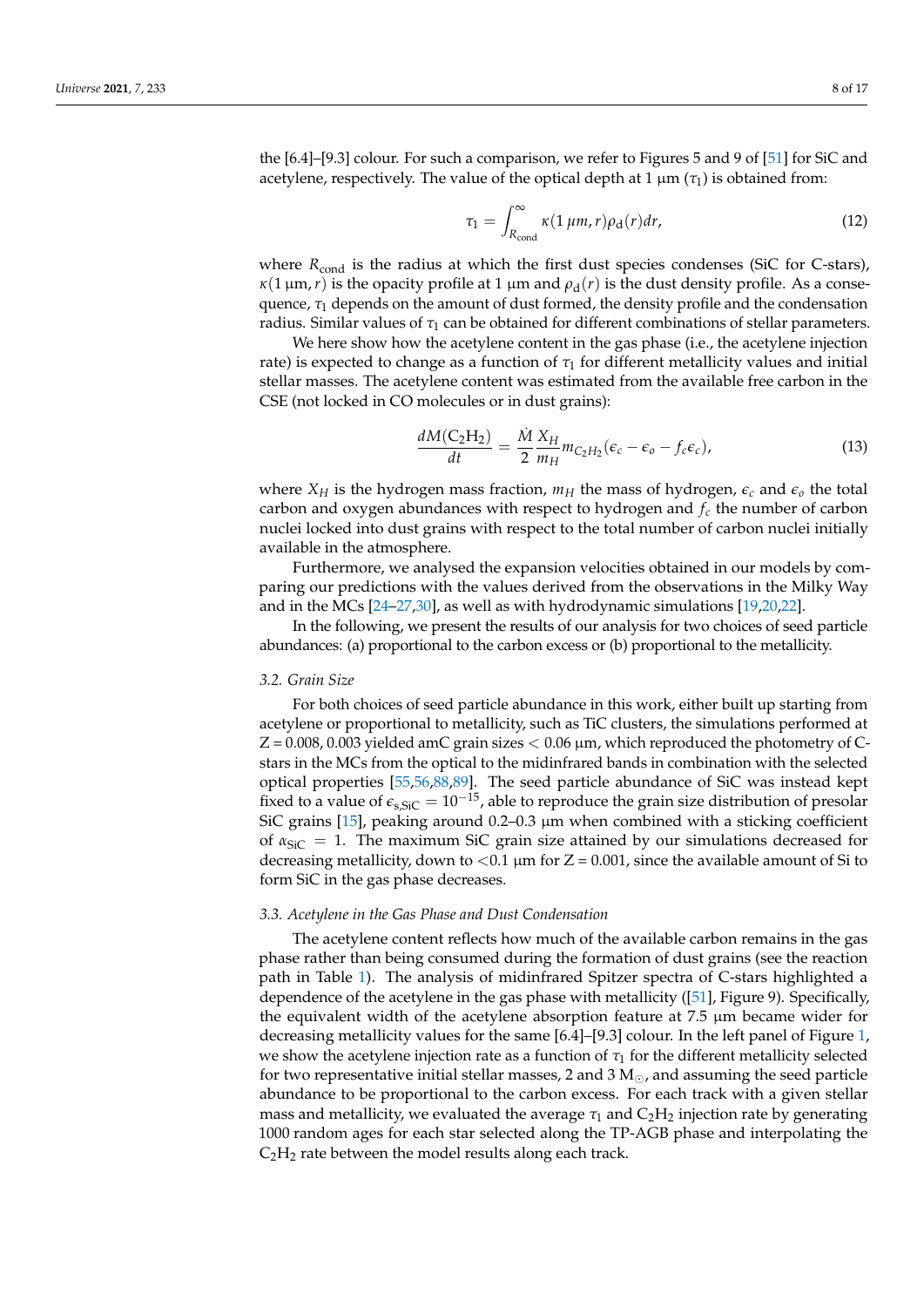<span id="page-8-0"></span>

**Figure 1.** Injection rate of  $C_2H_2$  molecules (left panel) and of dust (right panel) as a function on  $\tau_1$  for different metallicity values and initial stellar masses, as indicated in the figure legend. The seed particle abundance for amC dust is assumed to be proportional to the carbon excess (see Table [1\)](#page-3-0).

For a selected metallicity value, the acetylene content increased with  $\tau_1$  due to the increase of the mass-loss rate and of the carbon excess. For a given value of  $\tau_1$ , the acetylene content increased for lower metallicity values consistently with the observed trend for both the initial stellar masses: 2  $M_{\odot}$  and 3  $M_{\odot}$ . This trend was due to the increase of the the carbon excess in the CSE for decreasing metallicity values at a given stellar mass produced by a higher TDU efficiency or by an increase of the mass-loss rate. As discussed in Section [2.1,](#page-2-0) for 3 M<sub> $\odot$ </sub> at  $Z = 0.003$ , the TDU was less efficient than for the higher metallicity values, but this was compensated by a larger mass-loss rate due to the higher surface luminosity. The acetylene injection rate largely differed in models characterised by different masses (but with the same metallicity). In the most extreme case for  $Z = 0.008$  around *τ*<sup>1</sup> ∼ 10−<sup>3</sup> , such a difference was nearly up to two orders of magnitudes. The acetylene content also showed a steeper rise for stellar tracks of  $2 M_{\odot}$ . The large differences in the acetylene injection rate obtained in our models for 2  $M_{\odot}$  and 3  $M_{\odot}$  at all the metallicity values may explain the large scatter observed in the  $7.5 \mu m$  width.

A larger amount of carbon atoms in the CSE is also associated with higher dust production, which remains however low enough (with condensation fractions typically  $\leq 0.5$ ) to allow acetylene to increase for decreasing metallicity. As shown in the right panel of Figure [1,](#page-8-0) for a given stellar mass, higher dust production rates are needed at low metallicities to obtain the same value of  $\tau_1$  (see Equation [\(12\)](#page-7-0)). For the same reason, at a given metallicity, higher production rates are needed for larger stellar masses. This effect was produced by the higher effective temperatures of low-Z stellar tracks and larger luminosity for higher initial stellar mass moving the condensation zone outwards in the CSEs (see also Equations (6) and (7) of [\[94\]](#page-16-16)).

## *3.4. SiC Mass Fraction*

The analysis of midinfrared spectra also highlighted a dependence of the dust feature strengths with respect to the continuum as a function of the stellar parameters ([\[51\]](#page-14-11), Figure 5).

In Figure [2,](#page-9-0) we show the SiC dust fraction as a function of  $\tau_1$  for different metallicity values and for two representative initial stellar masses: 2 and 3  $M_{\odot}$ . The simulated data points were obtained by a similar procedure as in the plots previously shown for the  $C_2H_2$ injection rate. For a given value of  $\tau_1 > 10^{-2}$ , we clearly predicted an increase of the SiC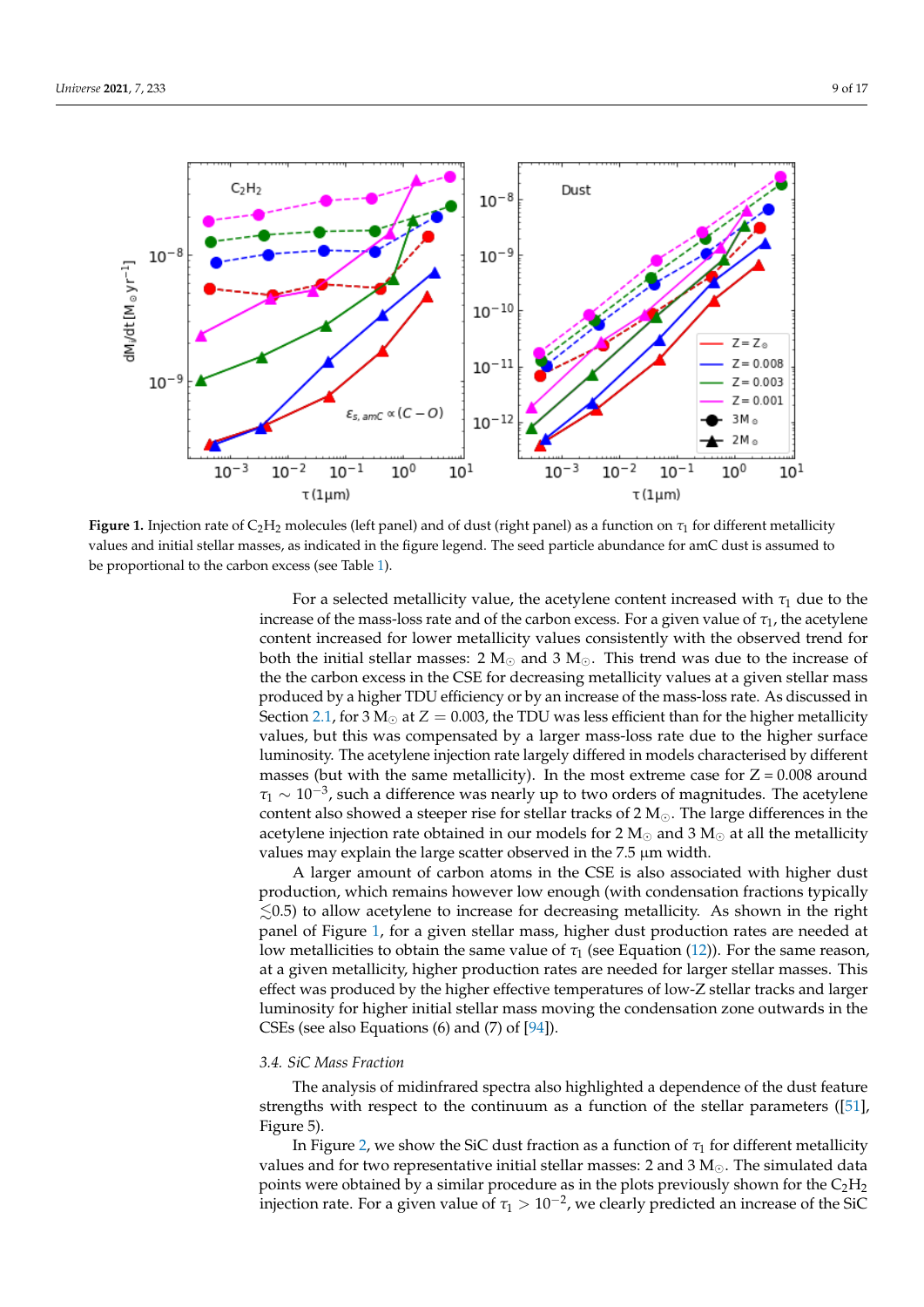mass fraction with metallicity due to the increase of the Si content at the stellar surface, which allows the SiC to be formed in larger amounts. The SiC mass fraction also tended to reduce for increasing values of *τ*1, which was produced by an increase of amC dust due to subsequent TDU episodes. A similar trend was also found in other theoretical works in the literature, in which different stellar evolutionary tracks were used [\[13](#page-13-9)[,95\]](#page-16-17). Our findings were qualitatively in good agreement with the observed trend.

<span id="page-9-0"></span>

**Figure 2.** The mass ratio of SiC dust as a function of initial stellar mass and metallicity as indicated in the legend. The seed particle abundance for amC dust is assumed to be proportional to the carbon excess (see Table [1\)](#page-3-0).

Observations from Spitzer spectra showed the SiC feature strength to increase more steeply with the [6.4]–[9.3] colour at solar metallicity, and it decreased thereafter, while the relation was flatter at lower metallicity values. Even though the results in Figure [2](#page-9-0) may suggest a similar qualitative trend, we needed to confirm the predicted trend by computing the spectra and the feature strength as a function of the [6.4]–[9.3] colour.

## *3.5. Outflow Expansion Velocities*

We predicted the wind speed of the outflow through a dust-driven wind. The comparison between observations and model predictions is shown in Figure [3,](#page-10-0) where the expansion velocity is plotted against the luminosity. The distribution of points in the plots was obtained by employing the same method as for the plots in the previous sections. Besides the values derived for our own Galaxy in the top-left panel [\[25–](#page-13-22)[27\]](#page-13-18), we show in the top-right panel the expansion velocities of four C-stars in the LMC observed with the Atacama Large Millimeter Array (ALMA) [\[30\]](#page-14-0) (*Z* ∼ 1/2 of solar) together with three C-stars in the thick disc [\[96\]](#page-16-18) (*Z* ∼ 1/3 of solar). Thick disc stars are also shown in the bottom-left panel, since their typical metallicity is higher than the SMC one ( $Z \sim 1/4$  of solar), but lower than the LMC one. In the bottom-right panel, we also plot the expansion velocity of three C-stars in the Galactic Halo or Sagittarius Stream with an expected metallicity of 1/10 solar [\[96\]](#page-16-18).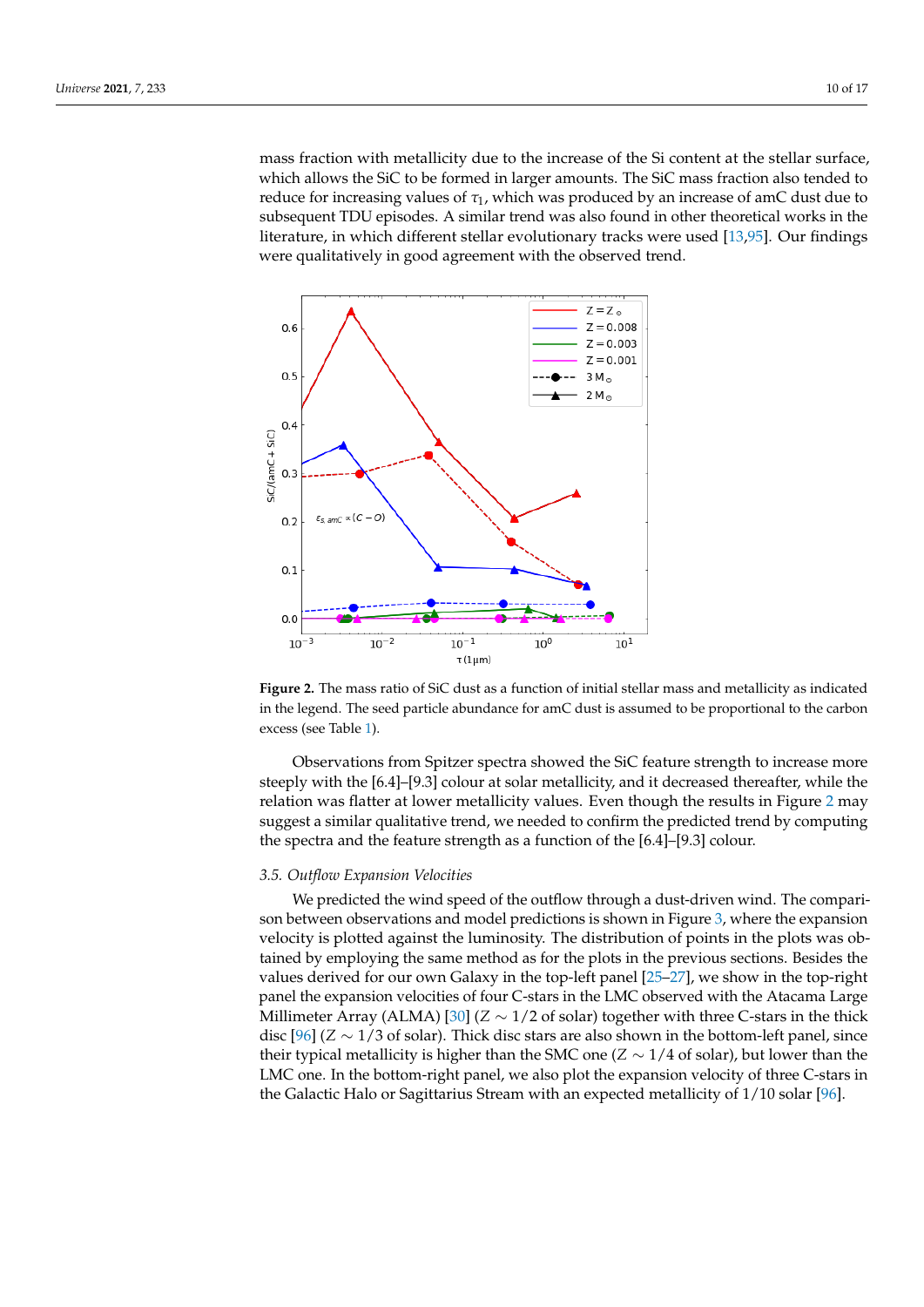<span id="page-10-0"></span>

**Figure 3.** Comparison between observed and predicted expansion velocity vs. luminosity for different metallicity values mentioned in the panel for the selected tracks in the legend (coloured symbols). Black points represent the quantities derived from the observations of C-stars, as mentioned in the legend. The seed particle abundance for amC dust is assumed to be proportional to the carbon excess (see Table [1\)](#page-3-0).

The observed expansion velocities were compared with the predicted models at  $Z \simeq Z_{\odot}$ ,  $Z = 0.008$ ,  $Z = 0.003$  and  $Z = 0.001$ , respectively, and masses of 1.5, 2 and 3 M<sub>o</sub>. In the top-left panel showing the solar metallicity case, we plot the case with  $M = 1.5 M_{\odot}$ with  $Z = 0.01$ , since, at this stellar mass, models with  $Z \geq Z_{\odot}$  did not undergo the C-rich phase. The expansion velocities of the stars in the Galactic Halo were compared with the calculations for  $M = 1.3 M_{\odot}$ , since those stars are likely older than those in the MCs.

A comparison between expansion velocity and mass-loss rates at metallicity values representative of our Galaxy ( $Z = Z_{\odot}$ , 0.01, 0.02) and masses of 1.5, 2 and 3 M<sub> $\odot$ </sub> is shown in the Appendix [A.](#page-12-2) The comparison between the predicted and observed expansion velocities against the mass-loss rates of C-stars in our Galaxy [\[24](#page-13-17)[–27\]](#page-13-18) (Figure [A1\)](#page-12-3) allowed us to select the value of the sticking coefficient for amC dust that best reproduced the observed expansion velocities ( $\alpha_{\text{amC}} = 0.2$ ). We adopted this method given the uncertainties in the measurements of the sticking coefficients for which different values have been employed in the literature (e.g., [\[13,](#page-13-9)[23,](#page-13-16)[31,](#page-14-1)[80\]](#page-16-3)). For SiC, we selected a sticking coefficient of  $\alpha_{\text{SiC}} = 1$ on the basis of the experiments of SiC sublimation growth [\[97\]](#page-16-19) and adopted in Ferrarotti and Gail [\[98\]](#page-16-20). We adopted the same value in all the calculations of dust growth at different metallicity values throughout this work. As shown in Figure [3,](#page-10-0) the expansion velocities against luminosity were generally well reproduced by models at varying metallicity. At the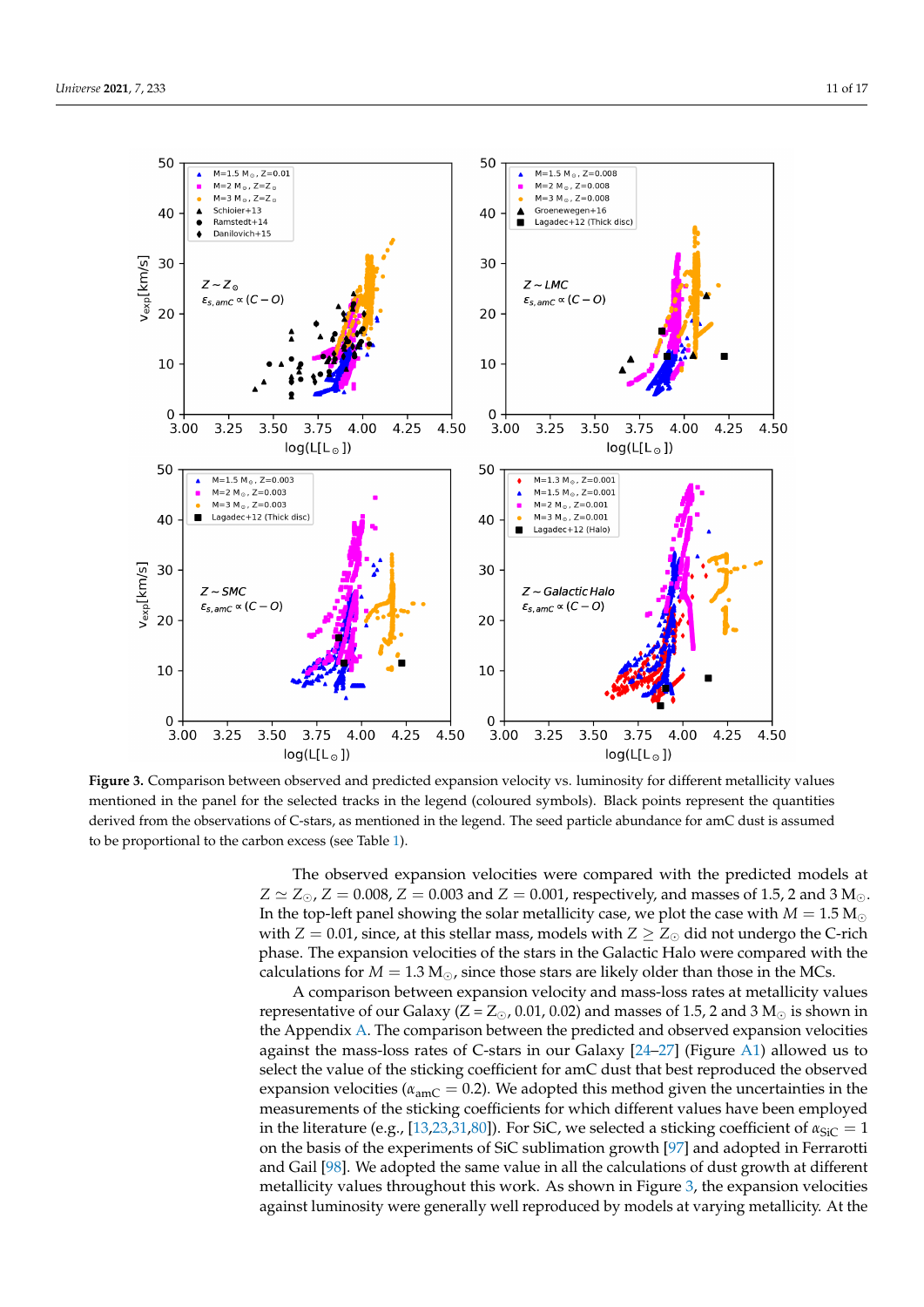lowest metallicity value, the observed expansion velocities were below 10 km s<sup>−1</sup> and possibly regulated by a combination of pulsation and dust-driven wind [\[21\]](#page-13-24). For stellar tracks with 3  $M_{\odot}$ , the expansion velocity tended to be lower for  $Z < 0.008$ , because of the higher effective temperature in low-Z models, which delayed the condensation of amC in the CSEs (see Equation [\(4\)](#page-5-3)) and was not counterbalanced by an increase of the carbon excess for decreasing metallicity. For stellar tracks with 1.5 and 2  $M_{\odot}$ , the opposite trend was found: the expansion velocity increased for decreasing metallicity values. For these stellar masses, the parameter determining the increase in the expansion velocity was the carbon excess, which increased for lower metallicity values. The results presented were in qualitative agreement with the ones obtained with hydrodynamic calculations that found that the expansion velocity increased for larger values of the carbon excess and luminosity and for lower values of the effective temperature (e.g., [\[20,](#page-13-23)[22,](#page-13-21)[31\]](#page-14-1)). Different from the hydrodynamic calculations, however, we applied our description of dust growth and wind dynamics to stellar evolutionary tracks, where all the stellar parameters changed simultaneously.

As illustrated in Figure [3,](#page-10-0) the available observations suggested that expansion velocities decrease with the metallicity value. If confirmed, such an observed trend would be consistent with the theoretical predictions obtained for the 3  $M_{\odot}$  models rather than with 1.5 and 2  $M_{\odot}$ . However, due to the lack of statistical samples at metallicity lower than solar, it was not possible to conclusively confirm the observed trends. Furthermore, lower expansion velocity in the Galactic Halo can be also ascribable to a stellar mass smaller than the typical one of the MCs. To address the current limitations set by the observations, it is desirable to obtain CO-based wind speed measurements for samples at different metallicities, from supersolar down to 0.1 solar or below if possible, that span a larger and better sampled range in luminosity, as well as mass. Equally important, accurate measurements of luminosity and mass-loss rate require fitting the SED of C-stars and accounting for nonisotropic effects due to asphericity; direct measurement of both the initial metallicity (from elements unchanged by dredge-up) and current envelope composition are required for all individual stars as no samples are monometallic; likewise, direct measurement of both the initial mass (from cluster membership or spatio-chemo-kinematical association with stellar populations) and current mass (from pulsational analysis or binarity) are required for individual stars. All of these are attainable to some extent for well-chosen samples of objects and with dedicated effort.

## *3.6. Seed Particle Abundance*

The results obtained were tested for two choices of the seed particle abundance: either scaled with the carbon excess or to the initial metallicity (Table [1\)](#page-3-0). We found that this choice did not significantly affect the results. This implied that it is not possible to clearly define the nature of seed particles formed in the CSE of C-stars either as composed mainly by carbon or a metallicity-related compound on the basis of the diagnostics considered here. The invariance of the results with the choice of the seed particles was mainly due to the choice of the parameter  $\epsilon_s$  (see Table [1\)](#page-3-0), which affected the condensation fraction of amC dust and the onset of the dust-driven wind. Specifically,  $\epsilon_s = 10^{-11}$  yielded small amC grains  $(<0.06 \mu m$ ) able to reproduce the SED of C-stars in the MCs for the choice of the seed particle dependence. Indeed, the variation of the seed particle abundance  $\epsilon_{s, amC}$ produced by setting it proportional either to the carbon excess or the metallicity did not produce a substantial variation of the condensation fraction of amC dust.

## **4. Conclusions**

We coupled our model of dust evolution [\[13](#page-13-9)[,15\]](#page-13-11) with the stellar evolutionary tracks computed with the FUNS code [\[9](#page-13-5)[,77\]](#page-16-1). Our theoretical calculations were able to reproduce the acetylene, dust content and wind speed at varying metallicities reasonably well. The increase in the acetylene content at decreasing metallicity for a given stellar mass was mainly explained by an increase in the carbon excess due to TDU events, which was not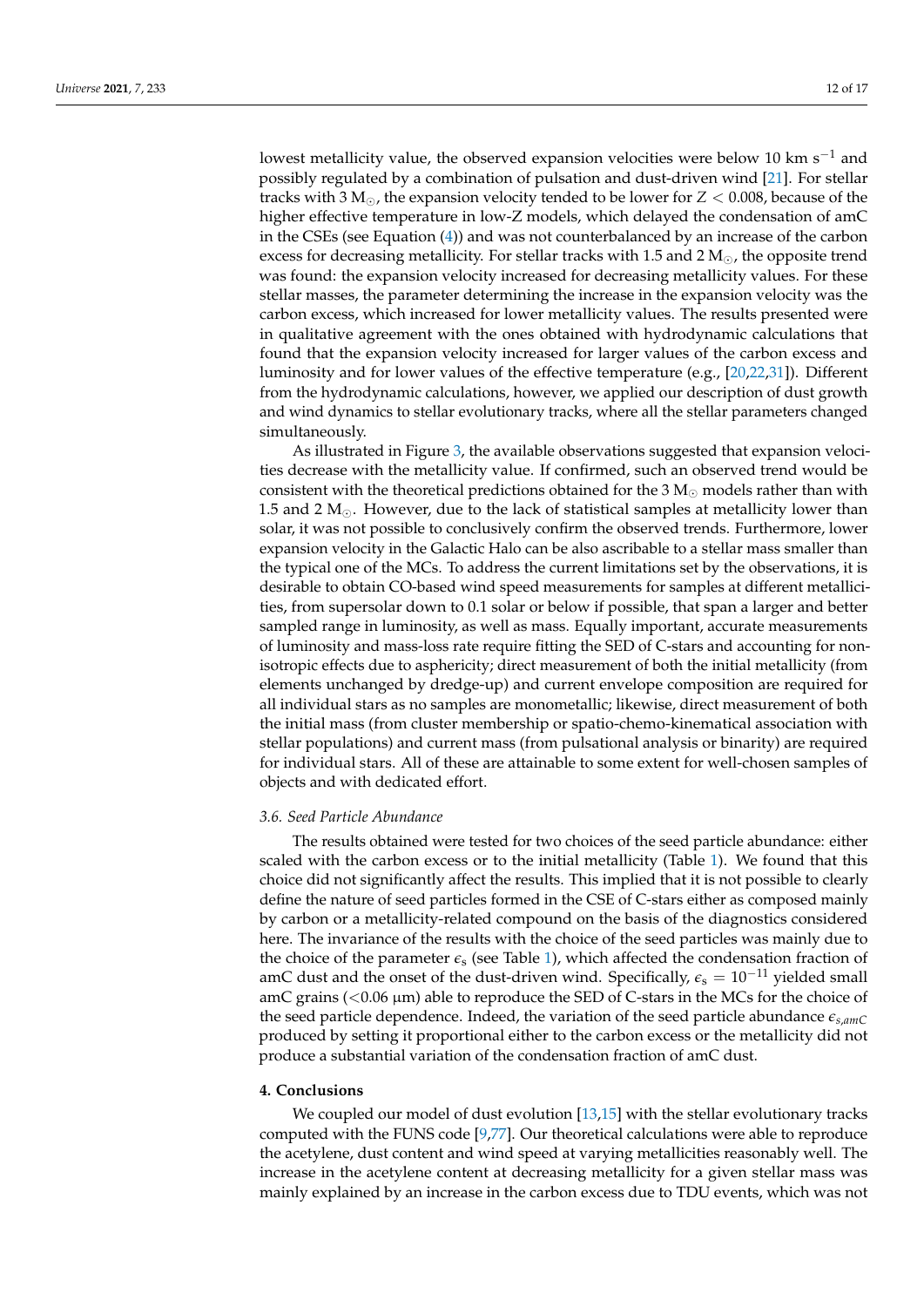compensated for by a proportional increase in dust production. The wind speed of C-stars was fairly well reproduced at varying metallicity for different choices of the initial stellar mass, suitable for different systems, i.e., the Milky Way, MCs and Galactic Halo. However, the limited amount of observations prevented a thorough study of the subject.

**Author Contributions:** Conceptualization, A.N.; methodology, A.N.; investigation, A.N., S.C., J.T.v.L. and M.A.T.G.; writing—original draft preparation, A.N., S.C., J.T.v.L. and M.A.T.G.; writing review and editing, A.N., S.C., J.T.v.L. and M.A.T.G. All authors read and agreed to the published version of the manuscript.

**Funding:** A.N. acknowledges support from the Narodowe Centrum Nauki (UMO-2018/30/E/ST9/ 00082 and UMO-2020/38/E/ST9/00077).

**Institutional Review Board Statement:** Not applicable.

**Informed Consent Statement:** Not applicable.

**Conflicts of Interest:** The authors declare no conflict of interest.

# <span id="page-12-2"></span>**Appendix A. Comparison between Predicted and Observed Wind Speed of Galactic C-Stars**

Figure [A1](#page-12-3) shows the comparison between the observed [\[24–](#page-13-17)[27\]](#page-13-18) and predicted expansion velocity vs. mass-loss rate for C-stars in our Galaxy. The data points shown along the tracks were selected by generating 1000 random ages in the C-phase for each track and interpolating the mass loss and expansion velocity. Among these points, a number equal to the total observed points divided by the number of tracks considered was finally plotted. The plots show that the expansion velocities were reasonably well reproduced by our description by selecting a sticking coefficient for amC dust of 0.2.

<span id="page-12-3"></span>

**Figure A1.** Comparison between observed and predicted expansion velocity vs. the mass-loss rate for metallicity representative of the Galaxy. Black points are the quantities derived from the observations. The seed particle abundance for amC is proportional to the carbon excess (Choice (a) in Table [1\)](#page-3-0).

## **Notes**

- <span id="page-12-0"></span>http://fruity.oa-abruzzo.inaf.it (accessed on 7 July 202[1](#page-2-1)).
- <span id="page-12-1"></span><sup>[2](#page-2-2)</sup> We refer to "initial mass" as the mass of the star on the main sequence.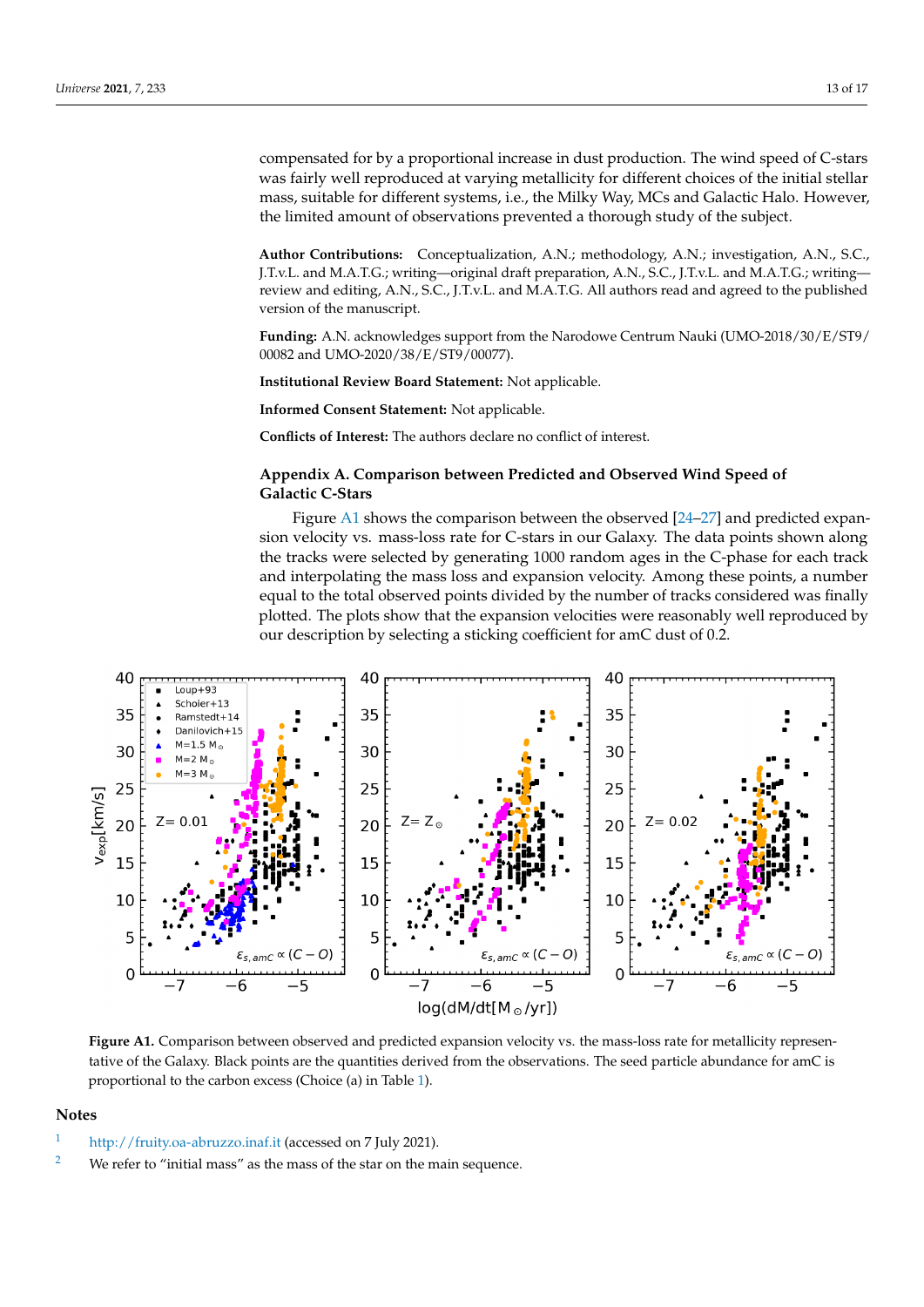## **References**

- <span id="page-13-0"></span>1. Valiante, R.; Schneider, R.; Bianchi, S.; Andersen, A.C. Stellar sources of dust in the high-redshift Universe. *Mon. Not. R. Astron. Soc.* **2009**, *397*, 1661–1671. [\[CrossRef\]](http://doi.org/10.1111/j.1365-2966.2009.15076.x)
- 2. Dwek, E.; Cherchneff, I. The Origin of Dust in the Early Universe: Probing the Star Formation History of Galaxies by Their Dust Content. *Astrophys. J.* **2011**, *727*, 63. [\[CrossRef\]](http://dx.doi.org/10.1088/0004-637X/727/2/63)
- 3. Michałowski, M.J. Dust production 680–850 million years after the Big Bang. *Astron. Astrophys.* **2015**, *577*, A80. [\[CrossRef\]](http://dx.doi.org/10.1051/0004-6361/201525644)
- 4. Le´sniewska, A.; Michałowski, M.J. Dust production scenarios in galaxies at z 6-8.3. *Astron. Astrophys.* **2019**, *624*, L13. [\[CrossRef\]](http://dx.doi.org/10.1051/0004-6361/201935149)
- <span id="page-13-1"></span>5. Dell'Agli, F.; Valiante, R.; Kamath, D.; Ventura, P.; García-Hernández, D.A. AGB dust and gas ejecta in extremely metal-poor environments. *Mon. Not. R. Astron. Soc.* **2019**, *486*, 4738–4752. [\[CrossRef\]](http://dx.doi.org/10.1093/mnras/stz1164)
- <span id="page-13-2"></span>6. Gehrz, R. Sources of Stardust in the Galaxy. In *Interstellar Dust, IAU Symposium*; Allamandola, L.J., Tielens, A.G.G.M., Eds.; Kluwer Academic Publishers: Alfen am Rhein, The Netherlands, 1989; Volume 135, p. 445.
- <span id="page-13-3"></span>7. Höfner, S.; Olofsson, H. Mass loss of stars on the asymptotic giant branch. Mechanisms, models and measurements. *Astron. Astrophys. Rev.* **2018**, *26*, 1. [\[CrossRef\]](http://dx.doi.org/10.1007/s00159-017-0106-5)
- <span id="page-13-4"></span>8. Cristallo, S.; Piersanti, L.; Straniero, O.; Gallino, R.; Domínguez, I.; Abia, C.; Di Rico, G.; Quintini, M.; Bisterzo, S. Evolution, Nucleosynthesis, and Yields of Low-mass Asymptotic Giant Branch Stars at Different Metallicities. II. The FRUITY Database. *ApJS* **2011**, *197*, 17. [\[CrossRef\]](http://dx.doi.org/10.1088/0067-0049/197/2/17)
- <span id="page-13-5"></span>9. Straniero, O.; Gallino, R.; Cristallo, S. s process in low-mass asymptotic giant branch stars. *Nucl. Phys. A* **2006**, *777*, 311–339. [\[CrossRef\]](http://dx.doi.org/10.1016/j.nuclphysa.2005.01.011)
- <span id="page-13-6"></span>10. Ventura, P.; D'Antona, F. Hot bottom burning in the envelope of super asymptotic giant branch stars. *Mon. Not. R. Astron. Soc.* **2011**, *410*, 2760–2766. [\[CrossRef\]](http://dx.doi.org/10.1111/j.1365-2966.2010.17651.x)
- <span id="page-13-7"></span>11. Karakas, A.I.; Lattanzio, J.C. The Dawes Review 2: Nucleosynthesis and Stellar Yields of Low- and Intermediate-Mass Single Stars. *Publ. Astron. Soc. Aust.* **2014**, *31*, e030. [\[CrossRef\]](http://dx.doi.org/10.1017/pasa.2014.21)
- <span id="page-13-8"></span>12. Marini, E.; Dell'Agli, F.; Di Criscienzo, M.; Puccetti, S.; García-Hernández, D.A.; Mattsson, L.; Ventura, P. Discovery of Stars Surrounded by Iron Dust in the Large Magellanic Cloud. *Astrophys. J. Lett.* **2019**, *871*, L16. [\[CrossRef\]](http://dx.doi.org/10.3847/2041-8213/aafdb0)
- <span id="page-13-9"></span>13. Nanni, A.; Bressan, A.; Marigo, P.; Girardi, L. Evolution of thermally pulsing asymptotic giant branch stars—II. Dust production at varying metallicity. *Mon. Not. R. Astron. Soc.* **2013**, *434*, 2390–2417. [\[CrossRef\]](http://dx.doi.org/10.1093/mnras/stt1175)
- <span id="page-13-10"></span>14. Nanni, A.; Bressan, A.; Marigo, P.; Girardi, L. Evolution of thermally pulsing asymptotic giant branch stars—III. Dust production at supersolar metallicities. *Mon. Not. R. Astron. Soc.* **2014**, *438*, 2328–2340. [\[CrossRef\]](http://dx.doi.org/10.1093/mnras/stt2348)
- <span id="page-13-11"></span>15. Cristallo, S.; Nanni, A.; Cescutti, G.; Minchev, I.; Liu, N.; Vescovi, D.; Gobrecht, D.; Piersanti, L. Mass and metallicity distribution of parent AGB stars of presolar SiC. *Astron. Astrophys.* **2020**, *644*, A8. [\[CrossRef\]](http://dx.doi.org/10.1051/0004-6361/202039492)
- <span id="page-13-12"></span>16. Bernatowicz, T.J.; Cowsik, R.; Gibbons, P.C.; Lodders, K.; Fegley Bruce, J.; Amari, S.; Lewis, R.S. Constraints on Stellar Grain Formation from Presolar Graphite in the Murchison Meteorite. *Astrophys. J.* **1996**, *472*, 760. [\[CrossRef\]](http://dx.doi.org/10.1086/178105)
- <span id="page-13-13"></span>17. Cherchneff, I.; Barker, J.R. Polycyclic Aromatic Hydrocarbons and Molecular Equilibria in Carbon-rich Stars. *Astrophys. J.* **1992**, *394*, 703. [\[CrossRef\]](http://dx.doi.org/10.1086/171624)
- <span id="page-13-14"></span>18. Cherchneff, I. Nucleating Dust in Carbon-Rich AGB Stars. In *The Carbon Star Phenomenon*; Wing, R.F., Ed.; Kluwer Academic Publishers: Alfen am Rhein, The Netherlands, 2000; Volume 177, p. 331.
- <span id="page-13-15"></span>19. Mattsson, L.; Wahlin, R.; Höfner, S. Dust driven mass loss from carbon stars as a function of stellar parameters. I. A grid of solar-metallicity wind models. *Astron. Astrophys.* **2010**, *509*, A14. [\[CrossRef\]](http://dx.doi.org/10.1051/0004-6361/200912084)
- <span id="page-13-23"></span>20. Eriksson, K.; Nowotny, W.; Höfner, S.; Aringer, B.; Wachter, A. Synthetic photometry for carbon-rich giants. IV. An extensive grid of dynamic atmosphere and wind models. *Astron. Astrophys.* **2014**, *566*, A95. [\[CrossRef\]](http://dx.doi.org/10.1051/0004-6361/201323241)
- <span id="page-13-24"></span>21. McDonald, I.; De Beck, E.; Zijlstra, A.A.; Lagadec, E. Pulsation-triggered dust production by asymptotic giant branch stars. *Mon. Not. R. Astron. Soc.* **2018**, *481*, 4984–4999. [\[CrossRef\]](http://dx.doi.org/10.1093/mnras/sty2607)
- <span id="page-13-21"></span>22. Bladh, S.; Eriksson, K.; Marigo, P.; Liljegren, S.; Aringer, B. Carbon star wind models at solar and sub-solar metallicities: A comparative study. I. Mass loss and the properties of dust-driven winds. *arXiv* **2019**, arXiv:astro-ph.SR/1902.05352.
- <span id="page-13-16"></span>23. Sandin, C.; Mattsson, L. Three-component modelling of C-rich AGB star winds—V. Effects of frequency-dependent radiative transfer including drift. *Mon. Not. R. Astron. Soc.* **2020**, *499*, 1531–1560. [\[CrossRef\]](http://dx.doi.org/10.1093/mnras/staa2714)
- <span id="page-13-17"></span>24. Loup, C.; Zijlstra, A.A.; Waters, L.B.F.M.; Groenewegen, M.A.T. Obscured AGB stars in the Magellanic Clouds. I. IRAS candidates. *Astron. Astrophys. Suppl. Ser.* **1997**, *125*, 419–437. [\[CrossRef\]](http://dx.doi.org/10.1051/aas:1997377)
- <span id="page-13-22"></span>25. Schöier, F.L.; Ramstedt, S.; Olofsson, H.; Lindqvist, M.; Bieging, J.H.; Marvel, K.B. The abundance of HCN in circumstellar envelopes of AGB stars of different chemical type. *Astron. Astrophys.* **2013**, *550*, A78. [\[CrossRef\]](http://dx.doi.org/10.1051/0004-6361/201220400)
- 26. Ramstedt, S.; Olofsson, H. The <sup>12</sup>CO/<sup>13</sup>CO ratio in AGB stars of different chemical type. Connection to the <sup>12</sup>C/<sup>13</sup>C ratio and the evolution along the AGB. *Astron. Astrophys.* **2014**, *566*, A145. [\[CrossRef\]](http://dx.doi.org/10.1051/0004-6361/201423721)
- <span id="page-13-18"></span>27. Danilovich, T.; Teyssier, D.; Justtanont, K.; Olofsson, H.; Cerrigone, L.; Bujarrabal, V.; Alcolea, J.; Cernicharo, J.; Castro-Carrizo, A.; García-Lario, P.; et al. New observations and models of circumstellar CO line emission of AGB stars in the Herschel SUCCESS programme. *Astron. Astrophys.* **2015**, *581*, A60. [\[CrossRef\]](http://dx.doi.org/10.1051/0004-6361/201526705)
- <span id="page-13-19"></span>28. Groenewegen, M.A.T.; Oudmaijer, R.D.; Ludwig, H.G. Two mass-losing carbon stars in the Galactic halo. *Mon. Not. R. Astron. Soc.* **1997**, *292*, 686–694. [\[CrossRef\]](http://dx.doi.org/10.1093/mnras/292.3.686)
- <span id="page-13-20"></span>29. Lagadec, E.; Zijlstra, A.A.; Mauron, N.; Fuller, G.; Josselin, E.; Sloan, G.C.; Riggs, A.J.E. The low wind expansion velocity of metal-poor carbon stars in the Halo and the Sagittarius stream†. *Mon. Not. R. Astron. Soc.* **2010**, *403*, 1331–1338. [\[CrossRef\]](http://dx.doi.org/10.1111/j.1365-2966.2009.16088.x)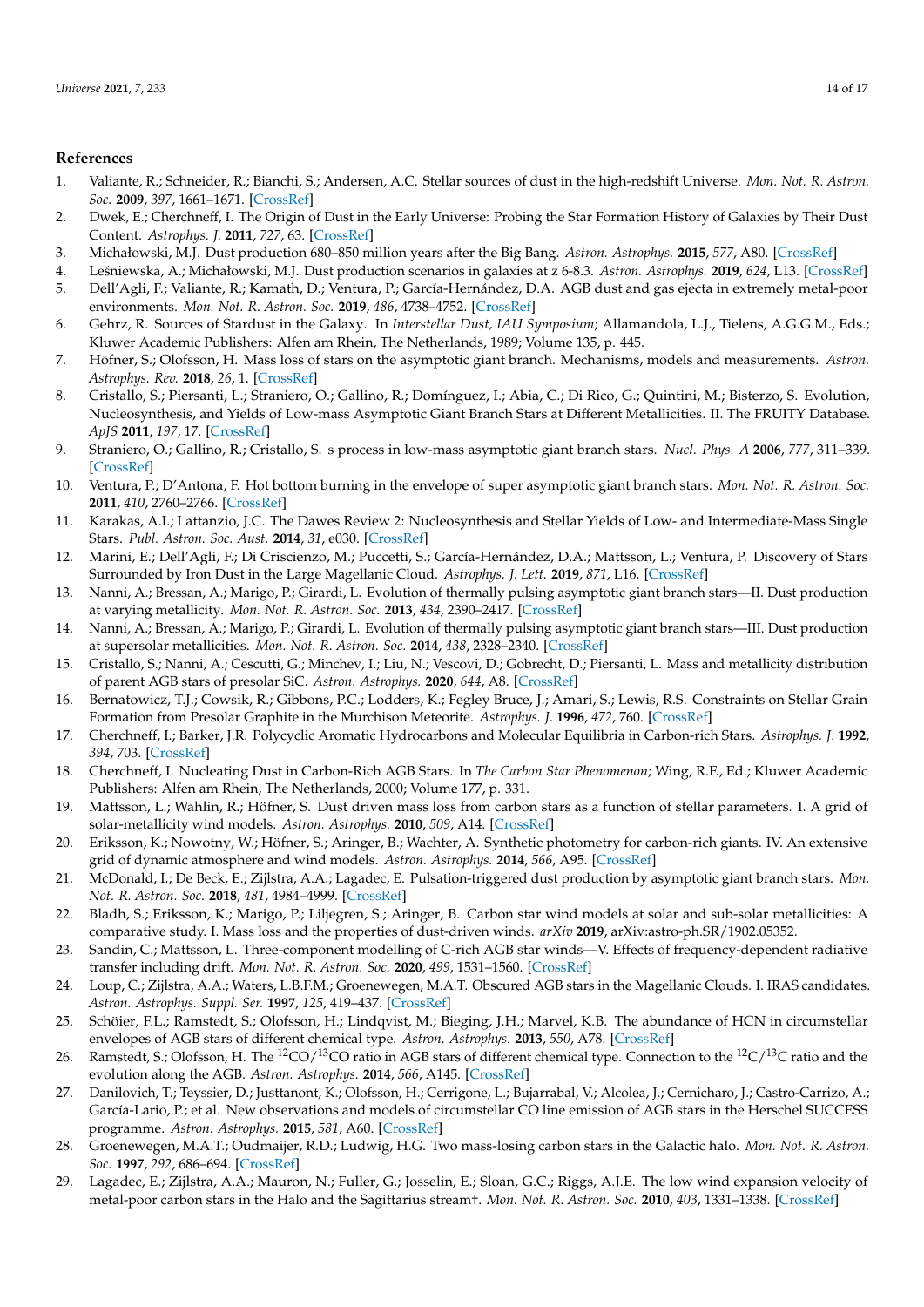- <span id="page-14-0"></span>30. Groenewegen, M.A.T.; Vlemmings, W.H.T.; Marigo, P.; Sloan, G.C.; Decin, L.; Feast, M.W.; Goldman, S.R.; Justtanont, K.; Kerschbaum, F.; Matsuura, M.; et al. The ALMA detection of CO rotational line emission in AGB stars in the Large Magellanic Cloud. *Astron. Astrophys.* **2016**, *596*, A50. [\[CrossRef\]](http://dx.doi.org/10.1051/0004-6361/201629590)
- <span id="page-14-1"></span>31. Mattsson, L.; Wahlin, R.; Höfner, S.; Eriksson, K. Intense mass loss from C-rich AGB stars at low metallicity? *Astron. Astrophys.* **2008**, *484*, L5–L8. [\[CrossRef\]](http://dx.doi.org/10.1051/0004-6361:200809689)
- <span id="page-14-2"></span>32. Boyer, M.L.; McQuinn, K.B.W.; Barmby, P.; Bonanos, A.Z.; Gehrz, R.D.; Gordon, K.D.; Groenewegen, M.A.T.; Lagadec, E.; Lennon, D.; Marengo, M.; et al. An Infrared Census of DUST in Nearby Galaxies with Spitzer (DUSTiNGS). II. Discovery of Metal-poor Dusty AGB Stars. *Astrophys. J.* **2015**, *800*, 51. [\[CrossRef\]](http://dx.doi.org/10.1088/0004-637X/800/1/51)
- <span id="page-14-12"></span>33. Boyer, M.L.; McQuinn, K.B.W.; Groenewegen, M.A.T.; Zijlstra, A.A.; Whitelock, P.A.; van Loon, J.T.; Sonneborn, G.; Sloan, G.C.; Skillman, E.D.; Meixner, M.; et al. An Infrared Census of DUST in Nearby Galaxies with Spitzer (DUSTiNGS). IV. Discovery of High-redshift AGB Analogs. *Astrophys. J.* **2017**, *851*, 152. [\[CrossRef\]](http://dx.doi.org/10.3847/1538-4357/aa9892)
- 34. Jones, O.C.; Maclay, M.T.; Boyer, M.L.; Meixner, M.; McDonald, I.; Meskhidze, H. Near-infrared Stellar Populations in the Metal-poor, Dwarf Irregular Galaxies Sextans A and Leo A. *Astrophys. J.* **2018**, *854*, 117. [\[CrossRef\]](http://dx.doi.org/10.3847/1538-4357/aaa542)
- <span id="page-14-3"></span>35. Goldman, S.R.; Boyer, M.L.; McQuinn, K.B.W.; Whitelock, P.A.; McDonald, I.; van Loon, J.T.; Skillman, E.D.; Gehrz, R.D.; Javadi, A.; Sloan, G.C.; et al. An Infrared Census of DUST in Nearby Galaxies with Spitzer (DUSTiNGS). V. The Period-Luminosity Relation for Dusty Metal-poor AGB Stars. *Astrophys. J.* **2019**, *877*, 49. [\[CrossRef\]](http://dx.doi.org/10.3847/1538-4357/ab0965)
- <span id="page-14-4"></span>36. Boyer, M.L.; Srinivasan, S.; van Loon, J.T.; McDonald, I.; Meixner, M.; Zaritsky, D.; Gordon, K.D.; Kemper, F.; Babler, B.; Block, M.; et al. Surveying the Agents of Galaxy Evolution in the Tidally Stripped, Low Metallicity Small Magellanic Cloud (SAGE-SMC). II. Cool Evolved Stars. *Astron. J.* **2011**, *142*, 103. [\[CrossRef\]](http://dx.doi.org/10.1088/0004-6256/142/4/103)
- <span id="page-14-5"></span>37. Riebel, D.; Srinivasan, S.; Sargent, B.; Meixner, M. The Mass-loss Return from Evolved Stars to the Large Magellanic Cloud. VI. Luminosities and Mass-loss Rates on Population Scales. *Astrophys. J.* **2012**, *753*, 71. [\[CrossRef\]](http://dx.doi.org/10.1088/0004-637X/753/1/71)
- <span id="page-14-6"></span>38. Boyer, M.L.; McDonald, I.; Srinivasan, S.; Zijlstra, A.; van Loon, J.T.; Olsen, K.A.G.; Sonneborn, G. Identification of a Class of Low-mass Asymptotic Giant Branch Stars Struggling to Become Carbon Stars in the Magellanic Clouds. *Astrophys. J.* **2015**, *810*, 116. [\[CrossRef\]](http://dx.doi.org/10.1088/0004-637X/810/2/116)
- 39. Ruffle, P.M.E.; Kemper, F.; Jones, O.C.; Sloan, G.C.; Kraemer, K.E.; Woods, P.M.; Boyer, M.L.; Srinivasan, S.; Antoniou, V.; Lagadec, E.; et al. Spitzer infrared spectrograph point source classification in the Small Magellanic Cloud. *Mon. Not. R. Astron. Soc.* **2015**, *451*, 3504–3536. [\[CrossRef\]](http://dx.doi.org/10.1093/mnras/stv1106)
- <span id="page-14-7"></span>40. Jones, O.C.; Woods, P.M.; Kemper, F.; Kraemer, K.E.; Sloan, G.C.; Srinivasan, S.; Oliveira, J.M.; van Loon, J.T.; Boyer, M.L.; Sargent, B.A.; et al. The SAGE-Spec Spitzer Legacy program: The life-cycle of dust and gas in the Large Magellanic Cloud. Point source classification—III. *Mon. Not. R. Astron. Soc.* **2017**, *470*, 3250–3282. [\[CrossRef\]](http://dx.doi.org/10.1093/mnras/stx1101)
- <span id="page-14-8"></span>41. van Loon, J.T.; Groenewegen, M.A.T.; de Koter, A.; Trams, N.R.; Waters, L.B.F.M.; Zijlstra, A.A.; Whitelock, P.A.; Loup, C. Mass-loss rates and luminosity functions of dust-enshrouded AGB stars and red supergiants in the LMC. *Astron. Astrophys.* **1999**, *351*, 559–572.
- 42. van Loon, J.T.; Cioni, M.R.L.; Zijlstra, A.A.; Loup, C. An empirical formula for the mass-loss rates of dust-enshrouded red supergiants and oxygen-rich Asymptotic Giant Branch stars. *Astron. Astrophys.* **2005**, *438*, 273–289. [\[CrossRef\]](http://dx.doi.org/10.1051/0004-6361:20042555)
- 43. Blommaert, J.A.D.L.; Groenewegen, M.A.T.; Okumura, K.; Ganesh, S.; Omont, A.; Cami, J.; Glass, I.S.; Habing, H.J.; Schultheis, M.; Simon, G.; et al. ISO midinfrared spectroscopy of Galactic Bulge AGB stars. *Astron. Astrophys.* **2006**, *460*, 555–563. [\[CrossRef\]](http://dx.doi.org/10.1051/0004-6361:20066145)
- 44. Lebzelter, T.; Posch, T.; Hinkle, K.; Wood, P.R.; Bouwman, J. Tracing the Development of Dust around Evolved Stars: The Case of 47 Tuc. *Astrophys. J. Lett.* **2006**, *653*, L145–L148. [\[CrossRef\]](http://dx.doi.org/10.1086/510525)
- 45. Groenewegen, M.A.T.; Wood, P.R.; Sloan, G.C.; Blommaert, J.A.D.L.; Cioni, M.R.L.; Feast, M.W.; Hony, S.; Matsuura, M.; Menzies, J.W.; Olivier, E.A.; et al. Luminosities and mass-loss rates of carbon stars in the Magellanic Clouds. *Mon. Not. R. Astron. Soc.* **2007**, *376*, 313–337. [\[CrossRef\]](http://dx.doi.org/10.1111/j.1365-2966.2007.11428.x)
- 46. van Loon, J.T.; McDonald, I.; Oliveira, J.M.; Evans, A.; Boyer, M.L.; Gehrz, R.D.; Polomski, E.; Woodward, C.E. The first 8–13 µm spectra of globular cluster red giants: Circumstellar silicate dust grains in 47 Tucanae (NGC 104). *Astron. Astrophys.* **2006**, *450*, 339–343. [\[CrossRef\]](http://dx.doi.org/10.1051/0004-6361:20054702)
- <span id="page-14-9"></span>47. Matsuura, M.; Wood, P.R.; Sloan, G.C.; Zijlstra, A.A.; van Loon, J.T.; Groenewegen, M.A.T.; Blommaert, J.A.D.L.; Cioni, M.R.L.; Feast, M.W.; Habing, H.J.; et al. Spitzer observations of acetylene bands in carbon-rich asymptotic giant branch stars in the Large Magellanic Cloud. *Mon. Not. R. Astron. Soc.* **2006**, *371*, 415–420. [\[CrossRef\]](http://dx.doi.org/10.1111/j.1365-2966.2006.10664.x)
- <span id="page-14-10"></span>48. van Loon, J.T.; Cohen, M.; Oliveira, J.M.; Matsuura, M.; McDonald, I.; Sloan, G.C.; Wood, P.R.; Zijlstra, A.A. Molecules and dust production in the Magellanic Clouds. *Astron. Astrophys.* **2008**, *487*, 1055–1073. [\[CrossRef\]](http://dx.doi.org/10.1051/0004-6361:200810036)
- 49. Groenewegen, M.A.T.; Sloan, G.C.; Soszyński, I.; Petersen, E.A. Luminosities and mass-loss rates of SMC and LMC AGB stars and red supergiants. *Astron. Astrophys.* **2009**, *506*, 1277–1296. [\[CrossRef\]](http://dx.doi.org/10.1051/0004-6361/200912678)
- 50. Gullieuszik, M.; Groenewegen, M.A.T.; Cioni, M.R.L.; de Grijs, R.; van Loon, J.T.; Girardi, L.; Ivanov, V.D.; Oliveira, J.M.; Emerson, J.P.; Guandalini, R. The VMC survey. III. Mass-loss rates and luminosities of LMC AGB stars. *Astron. Astrophys.* **2012**, *537*, A105. [\[CrossRef\]](http://dx.doi.org/10.1051/0004-6361/201117493)
- <span id="page-14-11"></span>51. Sloan, G.C.; Kraemer, K.E.; McDonald, I.; Groenewegen, M.A.T.; Wood, P.R.; Zijlstra, A.A.; Lagadec, E.; Boyer, M.L.; Kemper, F.; Matsuura, M.; et al. The Infrared Spectral Properties of Magellanic Carbon Stars. *Astrophys. J.* **2016**, *826*, 44. [\[CrossRef\]](http://dx.doi.org/10.3847/0004-637X/826/1/44)
- 52. Rau, G.; Hron, J.; Paladini, C.; Aringer, B.; Eriksson, K.; Marigo, P.; Nowotny, W.; Grellmann, R. The adventure of carbon stars. Observations and modeling of a set of C-rich AGB stars. *Astron. Astrophys.* **2017**, *600*, A92. [\[CrossRef\]](http://dx.doi.org/10.1051/0004-6361/201629337)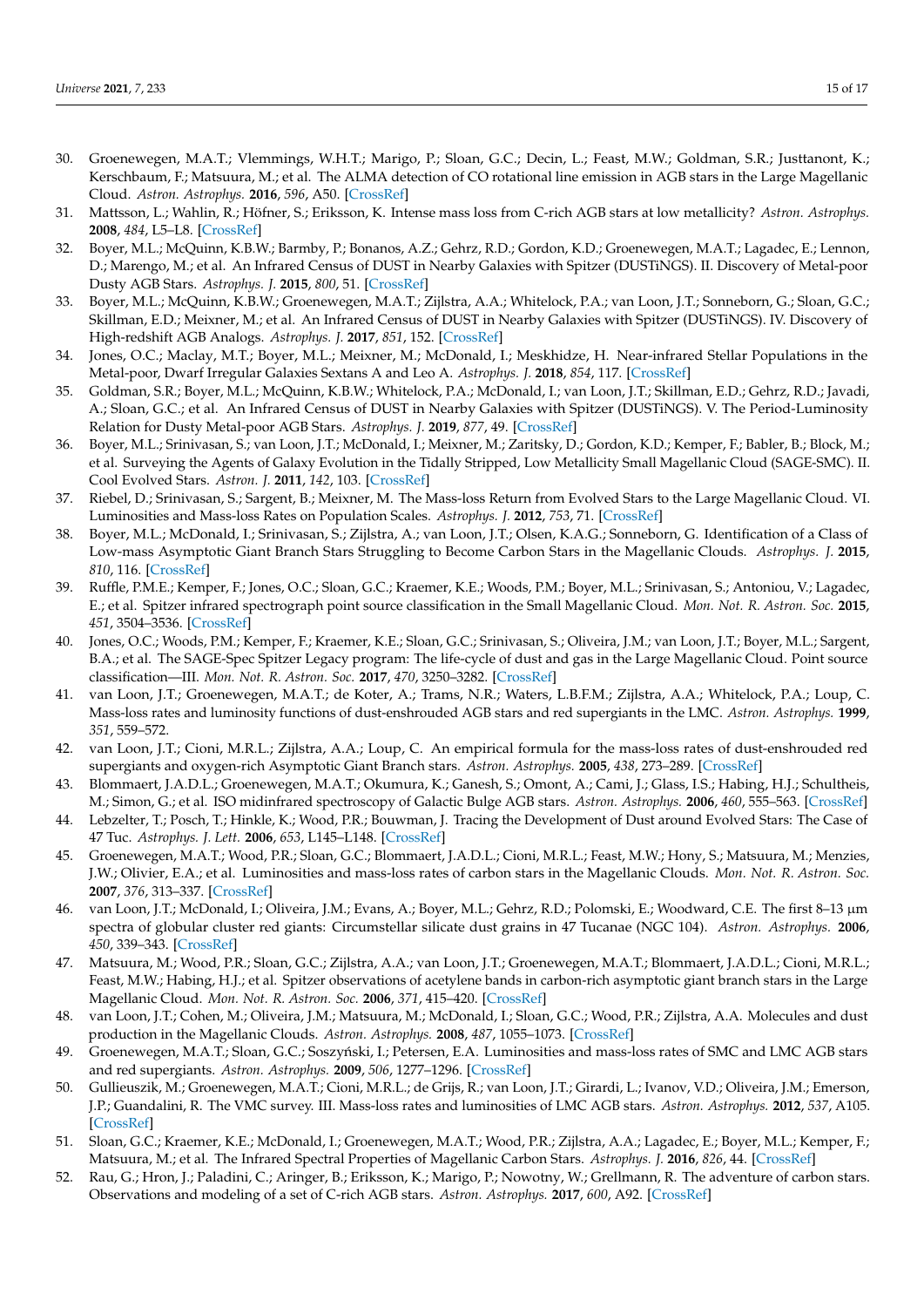- 53. Goldman, S.R.; van Loon, J.T.; Zijlstra, A.A.; Green, J.A.; Wood, P.R.; Nanni, A.; Imai, H.; Whitelock, P.A.; Matsuura, M.; Groenewegen, M.A.T.; et al. The wind speeds, dust content, and mass-loss rates of evolved AGB and RSG stars at varying metallicity. *Mon. Not. R. Astron. Soc.* **2017**, *465*, 403–433. [\[CrossRef\]](http://dx.doi.org/10.1093/mnras/stw2708)
- 54. Goldman, S.R.; van Loon, J.T.; Gómez, J.F.; Green, J.A.; Zijlstra, A.A.; Nanni, A.; Imai, H.; Whitelock, P.A.; Groenewegen, M.A.T.; Oliveira, J.M. A dearth of OH/IR stars in the Small Magellanic Cloud. *Mon. Not. R. Astron. Soc.* **2018**, *473*, 3835–3853. [\[CrossRef\]](http://dx.doi.org/10.1093/mnras/stx2601)
- <span id="page-15-8"></span>55. Nanni, A.; Marigo, P.; Girardi, L.; Rubele, S.; Bressan, A.; Groenewegen, M.A.T.; Pastorelli, G.; Aringer, B. Estimating the dust production rate of carbon stars in the Small Magellanic Cloud. *Mon. Not. R. Astron. Soc.* **2018**, *473*, 5492–5513. [\[CrossRef\]](http://dx.doi.org/10.1093/mnras/stx2641)
- <span id="page-15-9"></span>56. Nanni, A.; Groenewegen, M.A.T.; Aringer, B.; Rubele, S.; Bressan, A.; van Loon, J.T.; Goldman, S.R.; Boyer, M.L. The mass-loss, expansion velocities, and dust production rates of carbon stars in the Magellanic Clouds. *Mon. Not. R. Astron. Soc.* **2019**, *487*, 502–521. [\[CrossRef\]](http://dx.doi.org/10.1093/mnras/stz1255)
- 57. Brunner, M.; Mecina, M.; Maercker, M.; Dorfi, E.A.; Kerschbaum, F.; Olofsson, H.; Rau, G. ALMA observations of the "fresh" carbon-rich AGB star TX Piscium. The discovery of an elliptical detached shell. *Astron. Astrophys.* **2019**, *621*, A50. [\[CrossRef\]](http://dx.doi.org/10.1051/0004-6361/201833652)
- 58. Marini, E.; Dell'Agli, F.; García-Hernández, D.A.; Groenewegen, M.A.T.; Puccetti, S.; Ventura, P.; Villaver, E. Do evolved stars in the LMC show dual dust chemistry? *Mon. Not. R. Astron. Soc.* **2019**, *488*, L85–L89. [\[CrossRef\]](http://dx.doi.org/10.1093/mnrasl/slz105)
- 59. Marini, E.; Dell'Agli, F.; Di Criscienzo, M.; García-Hernández, D.A.; Ventura, P.; Groenewegen, M.A.T.; Mattsson, L.; Kamath, D.; Puccetti, S.; Tailo, M.; et al. Characterization of M-stars in the LMC in the JWST era. *Mon. Not. R. Astron. Soc.* **2020**, *493*, 2996–3013. [\[CrossRef\]](http://dx.doi.org/10.1093/mnras/staa353)
- 60. Marini, E.; Dell'Agli, F.; Groenewegen, M.A.T.; García-Hernández, D.A.; Mattsson, L.; Kamath, D.; Ventura, P.; D'Antona, F.; Tailo, M. Understanding the evolution and dust formation of carbon stars in the LMC with a look at the JWST. *arXiv* **2020**, arXiv:2012.12289.
- 61. Groenewegen, M.A.T.; Nanni, A.; Cioni, M.R.L.; Girardi, L.; de Grijs, R.; Ivanov, V.D.; Marconi, M.; Moretti, M.I.; Oliveira, J.M.; Petr-Gotzens, M.G.; et al. The VMC Survey. XXXVII. Pulsation periods of dust-enshrouded AGB stars in the Magellanic Clouds. *Astron. Astrophys.* **2020**, *636*, A48. [\[CrossRef\]](http://dx.doi.org/10.1051/0004-6361/201937271)
- <span id="page-15-0"></span>62. Ramstedt, S.; Vlemmings, W.H.T.; Doan, L.; Danilovich, T.; Lindqvist, M.; Saberi, M.; Olofsson, H.; De Beck, E.; Groenewegen, M.A.T.; Höfner, S.; et al. DEATHSTAR: Nearby AGB stars with the Atacama Compact Array. I. CO envelope sizes and asymmetries: A new hope for accurate mass-loss-rate estimates. *Astron. Astrophys.* **2020**, *640*, A133. [\[CrossRef\]](http://dx.doi.org/10.1051/0004-6361/201936874)
- <span id="page-15-1"></span>63. Matsuura, M.; Barlow, M.J.; Zijlstra, A.A.; Whitelock, P.A.; Cioni, M.R.L.; Groenewegen, M.A.T.; Volk, K.; Kemper, F.; Kodama, T.; Lagadec, E.; et al. The global gas and dust budget of the Large Magellanic Cloud: AGB stars and supernovae, and the impact on the ISM evolution. *Mon. Not. R. Astron. Soc.* **2009**, *396*, 918–934. [\[CrossRef\]](http://dx.doi.org/10.1111/j.1365-2966.2009.14743.x)
- 64. Boyer, M.L.; Srinivasan, S.; Riebel, D.; McDonald, I.; van Loon, J.T.; Clayton, G.C.; Gordon, K.D.; Meixner, M.; Sargent, B.A.; Sloan, G.C. The Dust Budget of the Small Magellanic Cloud: Are Asymptotic Giant Branch Stars the Primary Dust Source at Low Metallicity? *Astrophys. J.* **2012**, *748*, 40. [\[CrossRef\]](http://dx.doi.org/10.1088/0004-637X/748/1/40)
- 65. Matsuura, M.; Woods, P.M.; Owen, P.J. The global gas and dust budget of the Small Magellanic Cloud. *Mon. Not. R. Astron. Soc.* **2013**, *429*, 2527–2536. [\[CrossRef\]](http://dx.doi.org/10.1093/mnras/sts521)
- <span id="page-15-7"></span>66. Dell'Agli, F.; Ventura, P.; Schneider, R.; Di Criscienzo, M.; García-Hernández, D.A.; Rossi, C.; Brocato, E. Asymptotic giant branch stars in the Large Magellanic Cloud: Evolution of dust in circumstellar envelopes. *Mon. Not. R. Astron. Soc.* **2015**, *447*, 2992–3015. [\[CrossRef\]](http://dx.doi.org/10.1093/mnras/stu2559)
- <span id="page-15-2"></span>67. Srinivasan, S.; Boyer, M.L.; Kemper, F.; Meixner, M.; Sargent, B.A.; Riebel, D. The evolved-star dust budget of the Small Magellanic Cloud: The critical role of a few key players. *Mon. Not. R. Astron. Soc.* **2016**, *457*, 2814–2838. [\[CrossRef\]](http://dx.doi.org/10.1093/mnras/stw155)
- <span id="page-15-3"></span>68. Javadi, A.; van Loon, J.T.; Khosroshahi, H.; Mirtorabi, M.T. The UK Infrared Telescope M33 monitoring project - III. Feedback from dusty stellar winds in the central square kiloparsec. *Mon. Not. R. Astron. Soc.* **2013**, *432*, 2824–2836. [\[CrossRef\]](http://dx.doi.org/10.1093/mnras/stt640)
- <span id="page-15-4"></span>69. van Loon, J.T. Mass-loss rates and dust-to-gas ratios for obscured Asymptotic Giant Branch stars of different metallicities. *Astron. Astrophys.* **2000**, *354*, 125–134.
- <span id="page-15-5"></span>70. Buchanan, C.L.; Kastner, J.H.; Forrest, W.J.; Hrivnak, B.J.; Sahai, R.; Egan, M.; Frank, A.; Barnbaum, C. A Spitzer Space Telescope Infrared Spectrograph Spectral Atlas of Luminous 8 µm Sources in the Large Magellanic Cloud. *Astron. J.* **2006**, *132*, 1890–1909. [\[CrossRef\]](http://dx.doi.org/10.1086/507329)
- 71. Sloan, G.C.; Kraemer, K.E.; Matsuura, M.; Wood, P.R.; Price, S.D.; Egan, M.P. Mid-Infrared Spectroscopy of Carbon Stars in the Small Magellanic Cloud. *Astrophys. J.* **2006**, *645*, 1118–1130. [\[CrossRef\]](http://dx.doi.org/10.1086/504516)
- 72. Zijlstra, A.A.; Matsuura, M.; Wood, P.R.; Sloan, G.C.; Lagadec, E.; van Loon, J.T.; Groenewegen, M.A.T.; Feast, M.W.; Menzies, J.W.; Whitelock, P.A.; et al. A Spitzer midinfrared spectral survey of mass-losing carbon stars in the Large Magellanic Cloud. *Mon. Not. R. Astron. Soc.* **2006**, *370*, 1961–1978. [\[CrossRef\]](http://dx.doi.org/10.1111/j.1365-2966.2006.10623.x)
- 73. Lagadec, E.; Zijlstra, A.A.; Sloan, G.C.; Matsuura, M.; Wood, P.R.; van Loon, J.T.; Harris, G.J.; Blommaert, J.A.D.L.; Hony, S.; Groenewegen, M.A.T.; et al. Spitzer spectroscopy of carbon stars in the Small Magellanic Cloud. *Mon. Not. R. Astron. Soc.* **2007**, *376*, 1270–1284. [\[CrossRef\]](http://dx.doi.org/10.1111/j.1365-2966.2007.11517.x)
- 74. Leisenring, J.M.; Kemper, F.; Sloan, G.C. Effects of Metallicity on the Chemical Composition of Carbon Stars. *Astrophys. J.* **2008**, *681*, 1557–1573. [\[CrossRef\]](http://dx.doi.org/10.1086/588378)
- <span id="page-15-6"></span>75. Kemper, F.; Woods, P.M.; Antoniou, V.; Bernard, J.P.; Blum, R.D.; Boyer, M.L.; Chan, J.; Chen, C.H.R.; Cohen, M.; Dijkstra, C.; et al. The SAGE-Spec Spitzer Legacy Program: The Life Cycle of Dust and Gas in the Large Magellanic Cloud. *Publ. Astron. Soc. Pac.* **2010**, *122*, 683. [\[CrossRef\]](http://dx.doi.org/10.1086/653438)